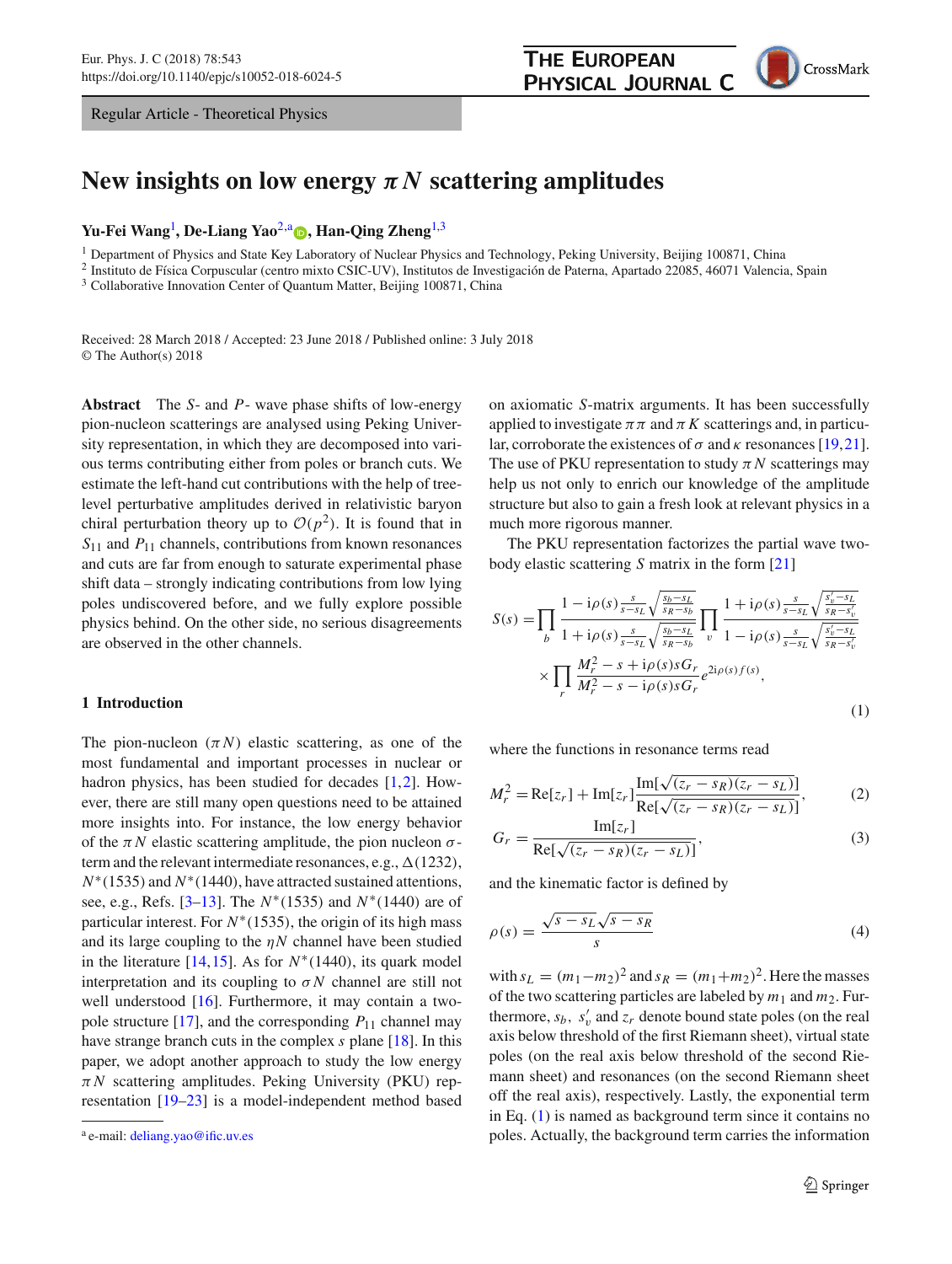of left-hand cuts (*l.h.c.*s) and right-hand inelastic cut (*r.h.i.c.*) above inelastic thresholds, and it satisfies a dispersion relation,

<span id="page-1-0"></span>
$$
f(s) = \frac{s}{2\pi i} \int_L ds' \frac{\text{disc } f\left(s'\right)}{\left(s'-s\right) s'} + \frac{s}{2\pi i} \int_{R'} ds' \frac{\text{disc } f\left(s'\right)}{\left(s'-s\right) s'},\tag{5}
$$

where  $L$  and  $R'$  denote the *l.h.c.s* and *r.h.i.c.* respectively, and disc stands for the discontinuity of the function  $f(s)$ along the cuts. To obtain the background function  $f(s)$  in Eq. [\(5\)](#page-1-0), a first-order subtraction has been performed at the point  $s_0 = 0$ , at which the subtraction constant term  $f(s_0)$ vanishes, i.e.  $f(0) = 0$ , as pointed out in Ref. [\[23](#page-17-10)]. It should be emphasized that resonances other than the second sheet ones are not presented in the resonance terms in Eq. [\(1\)](#page-0-2), rather, their contributions are hidden in the *r.h.i.c.* integral of Eq. [\(5\)](#page-1-0) [\[23](#page-17-10)].

PKU representation is derived based on first principles of *S*-matrix theory, thus, in principle it is rigorous and uni-versal for two-body elastic scatterings.<sup>[1](#page-1-1)</sup> Besides, the production representation equipped itself with additive phase shifts stemming from different contributions, which makes the analysis of phase shifts clear and convenient, and enables one even to find out hidden contributions. The phase shifts given by PKU representation are sensitive to (not too) distant poles, letting one determine pole positions rather accurately. Moreover, each phase shift contribution has a definite sign: bound states always give negative contributions, while virtual states and resonances always give positive contributions.<sup>[2](#page-1-2)</sup> Furthermore, the *l.h.c.s* would give negative phase shifts.<sup>3</sup> The observation that the *l.h.c.*s give a large and negative contribution is crucial to firmly establish the very existence of the  $\sigma$  meson ( $f_0(500)$ ) in Ref. [\[19\]](#page-17-9), and the  $\kappa$  resonance (*K*∗(800)) in Ref. [\[21](#page-17-11)]. The essence of PKU representation is not to directly unitarize the amplitude itself, rather, it unitarizes the *l.h.c.*s of the perturbative amplitude and hence hazardous spurious poles can be avoided. Specific example concerning the advantage of PKU representation, compared to some conventional unitarization approaches (like Padé approximation), can be found in Ref. [\[27](#page-17-12)].

In this paper, PKU representation is employed to study the *S*- and *P*- wave channels of the  $\pi N$  elastic scattering. On the one hand, the various relevant poles are incorporated

as inputs or determined by fit. On the other hand, the contribution of *l.h.c.*s is deduced with the help of chiral perturbative amplitudes of  $O(p^2)$  at tree level, derived in a relativistic baryon chiral perturbation theory (BChPT) [\[28\]](#page-17-16). In the following Sect. [2,](#page-1-4) the basic formulae relevant to the calculation are shown. In Sect. [3](#page-3-0) the numerical results are presented and discussed. Finally Sect. [4](#page-10-0) contains conclusions and outlook of this paper. The tree amplitudes up to  $\mathcal{O}(p^2)$ and their partial-wave projection are relegated to Appendices A and B, respectively. The major uncertainties of the estimation of the background integral are compiled in Appendix C. Finally, a comparison between the perturbative result and the subthreshold expansion from Ref.  $[13]$  $[13]$  in  $P_{11}$  channel is demonstrated in Appendix D.

## <span id="page-1-4"></span>**2 Theoretical framework**

## 2.1 Left-hand cut contributions implied by BChPT at tree-level

In the  $SU(2)$  isospin limit, the  $\pi N$  Lagrangians relevant to the calculation up to  $\mathcal{O}(p^2)$  are [\[29\]](#page-17-17):

<span id="page-1-5"></span>
$$
\mathcal{L}_{\pi N}^{(1)} = \bar{N} \left( i \mathcal{D} - M + \frac{1}{2} g \psi \gamma^5 \right) N, \tag{6}
$$

<span id="page-1-6"></span>
$$
\mathcal{L}_{\pi N}^{(2)} = c_1 \langle \chi_+ \rangle \bar{N} N - \frac{c_2}{4M^2} \langle u^\mu u^\nu \rangle (\bar{N} D_\mu D_\nu N + \text{h.c.}) \quad (7)
$$

$$
+ \frac{c_3}{2} \langle u^\mu u_\mu \rangle \bar{N} N - \frac{c_4}{4} \bar{N} \gamma^\mu \gamma^\nu [u^\mu, u^\nu] N,
$$

with *M* being the mass of the nucleon, *g* being the axial current coupling constant and  $c_i(i = 1, 2, 3, 4)$  the  $\mathcal{O}(p^2)$ coupling constants. The " $\langle \cdots \rangle$ " denotes the matrix tracing in isospin space. The pion fields are compiled in

$$
u(x) = \exp\left(\frac{i\pi^a \tau^a}{2F}\right),\tag{8}
$$

with *F* being the pion decay constant in the chiral limit and  $\tau^a$  standing for Pauli matrices. The chiral building blocks in Eqs.  $(6)$  and  $(7)$  are as follows:

$$
D_{\mu} = \partial_{\mu} + \Gamma_{\mu},
$$
  
\n
$$
\Gamma_{\mu} = \frac{1}{2} \left[ u^{\dagger} (\partial_{\mu} - i r_{\mu}) u + u (\partial_{\mu} - i l_{\mu}) u^{\dagger} \right],
$$
  
\n
$$
u_{\mu} = i \left[ u^{\dagger} (\partial_{\mu} - i r_{\mu}) u - u (\partial_{\mu} - i l_{\mu}) u^{\dagger} \right],
$$
  
\n
$$
\chi_{+} = u^{\dagger} \chi u^{\dagger} + u \chi^{\dagger} u,
$$
  
\n
$$
\chi = 2B_0(s + ip),
$$

During the procedure of calculation one needs to set  $2B_0s \rightarrow$  $2B_0m_q \equiv m^2$  with *m* being the pion mass, while the other sources  $(l_{\mu}, r_{\mu}$  and *p*) are switched off. To obtain the amplitudes with definite isospin *I* and angular momentum *J* , one

<span id="page-1-1"></span><sup>&</sup>lt;sup>1</sup> It is only confined to the situation of elastic scatterings. For coupled channel situation, a production representation is not established, see Ref. [\[24\]](#page-17-13).

<span id="page-1-2"></span><sup>2</sup> Actually, the PKU representation method is the quantum field theory correspondence of Ning Hu representation in quantum mechanical scattering theory, see Ref. [\[25](#page-17-14)].

<span id="page-1-3"></span><sup>&</sup>lt;sup>3</sup> This lacks of rigorous mathematical prove, but is correct empirically, and is to be discussed later at tree level. There exists a corresponding prove at the level of quantum mechanical scattering theory under some assumptions, see Ref. [\[26\]](#page-17-15).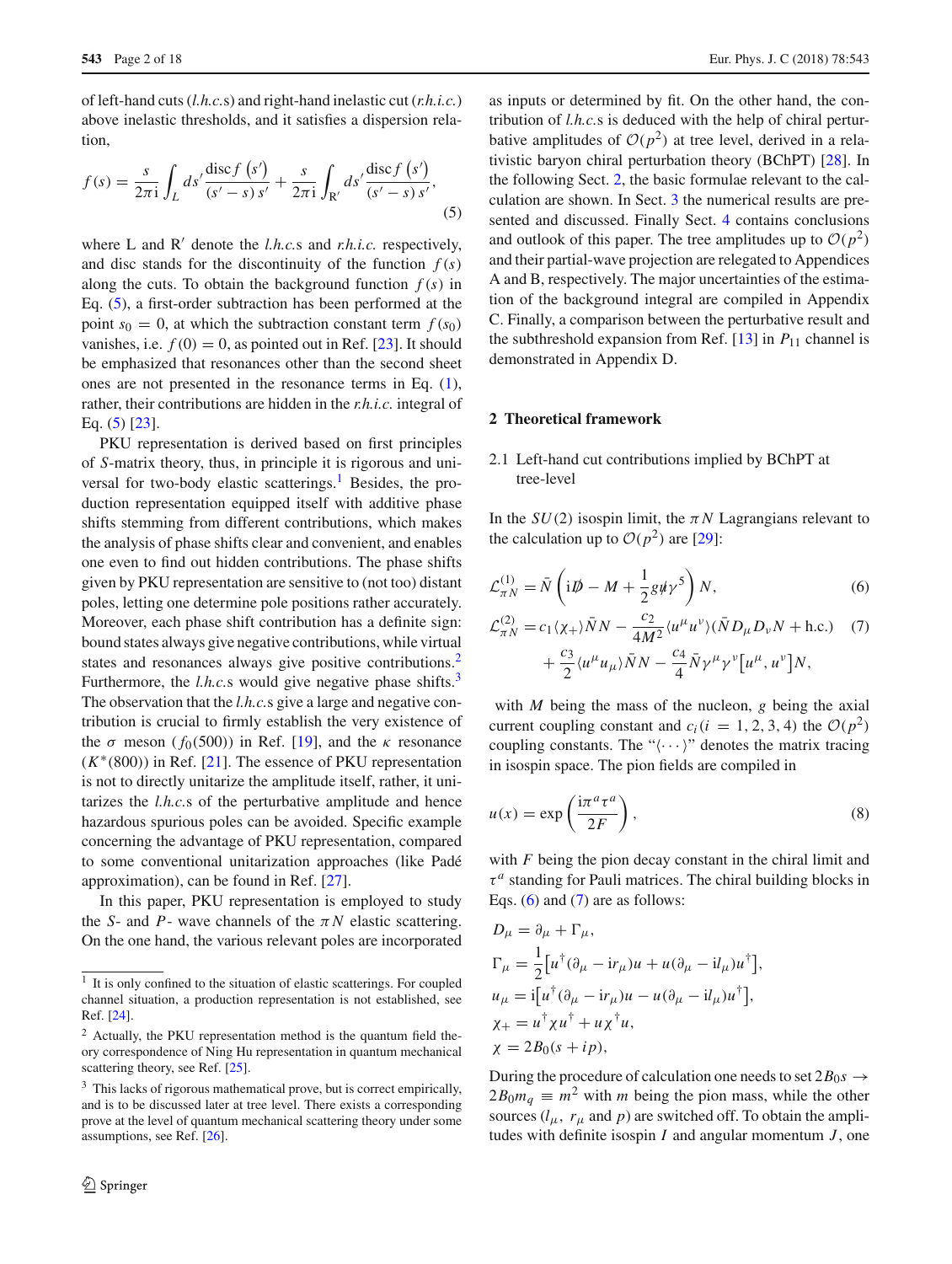should decompose the isospin structure and then perform partial wave projection. For isospin decomposition,

$$
T(\pi^a + N_i \to \pi^{a'} + N_f) = \chi_f^{\dagger} \left( \delta^{a'a} T^S + \frac{1}{2} \left[ \tau^{a'}, \tau^a \right] T^A \right) \chi_i,
$$
\n(9)

where  $\chi_i$  and  $\chi_f$  are isospinors of initial and final nucleon states, respectively. Then the amplitudes with isospins  $I =$  $\frac{1}{2}$ ,  $\frac{3}{2}$  can be written as

$$
T^{I=1/2} = T^S + 2T^A,\tag{10}
$$

$$
T^{I=3/2} = T^S - T^A.
$$
\n(11)

Further, the Lorentz structure of the above isospin amplitudes reads

$$
T^{I} = \bar{u}(p', s') \Big[ A^{I}(s, t) + \frac{1}{2} (q + q') B^{I}(s, t) \Big] u(p, s), \tag{12}
$$

where  $s, t$  are Mandelstam variables, and  $q$  and  $q'$  are the 4-momenta of initial and final states of pions, respectively. The tree-level  $A^I$  and  $B^I$  up to  $\mathcal{O}(p^2)$  are listed in Appendix. A. The helicity amplitudes in the centre of mass frame can be expressed in terms of functions  $A<sup>I</sup>$  and  $B<sup>I</sup>$  as

$$
T_{++}^I = \left(\frac{1+z_s}{2}\right)^{\frac{1}{2}} [2MA^I(s, t) + (s - m^2 - M^2)B^I(s, t)],
$$
  
\n
$$
T_{+-}^I = -\left(\frac{1-z_s}{2}\right)^{\frac{1}{2}} s^{-\frac{1}{2}} [(s - m^2 + M^2)A^I(s, t) + M(s + m^2 - M^2)B^I(s, t)],
$$
\n(13)

where the subscripts " $\pm$ " are abbreviations of helicity *h* =  $\pm$ 1/2. Moreover, the first and second subscripts correspond to the helicities of the initial and final nucleon states, respectively. *zs* is defined as the cosine of the scattering angle. The partial wave projection formulae are given by

$$
T_{++}^{I,J} = \frac{1}{32\pi} \int_{-1}^{1} dz_s T_{++}^I(s, t(s, z_s)) d_{-1/2, -1/2}^J(z_s),
$$
  
\n
$$
T_{+-}^{I,J} = \frac{1}{32\pi} \int_{-1}^{1} dz_s T_{+-}^I(s, t(s, z_s)) d_{1/2, -1/2}^J(z_s),
$$
\n(14)

with  $d<sup>J</sup>$  to be the Wigner *D*-matrix. To be specific, the six *S*- and *P*- wave amplitudes (in *L*2*<sup>I</sup>* <sup>2</sup>*<sup>J</sup>* convention) can be represented in terms of helicity amplitudes as follows:

$$
T(S_{11}) = T_{++}^{1/2,1/2} + T_{+-}^{1/2,1/2},
$$
  
\n
$$
T(S_{31}) = T_{++}^{3/2,1/2} + T_{+-}^{3/2,1/2},
$$
  
\n
$$
T(P_{11}) = T_{++}^{1/2,1/2} - T_{+-}^{1/2,1/2},
$$
  
\n
$$
T(P_{31}) = T_{++}^{3/2,1/2} - T_{+-}^{3/2,1/2},
$$

<span id="page-2-0"></span>
$$
T(P_{13}) = T_{++}^{1/2,3/2} + T_{+-}^{1/2,3/2},
$$
  
\n
$$
T(P_{33}) = T_{++}^{3/2,3/2} + T_{+-}^{3/2,3/2}.
$$
\n(15)

The explicit expressions of the partial-wave helicity amplitudes can be found in Appendix B. From Eq. [\(15\)](#page-2-0) the symmetry proposed by MacDowell in Ref. [\[30\]](#page-17-18) is manifest: if the  $s^{-1/2}$  factor in  $T_{+-}$  changes its sign while other terms remain fixed, then the *S*- wave amplitudes are transformed into the corresponding *P*-wave ones. That property is automatically fulfilled in perturbation theory, hence also satisfied here since we use perturbative amplitudes to evaluate the left-hand cut integrals. Eventually, the discontinuity of function *f* can be deduced through (the symbols of the channels are omitted)

$$
disc[f(s)] = disc \left[\frac{\ln S(s)}{2i\rho(s)}\right],
$$
  
\n
$$
S(s) = 1 + 2i\rho(s)T(s),
$$
\n(16)

where  $T(s)$  is perturbatively calculated here, and function  $f(s)$  can be obtained by using Eq. [\(5\)](#page-1-0). At tree level, the left-hand cut structure for *T* is quite simple: a kinematic cut  $(-\infty, 0]$  and a segment cut  $[(M^2 - m^2)^2/M^2, 2m^2 + M^2]$ due to the *u*-channel nucleon exchange. Note that  $\rho(s)$  has an extra branch-cut ( $-\infty$ ,  $(M-m)^2$ ] by definition in Eq. [\(4\)](#page-0-3), so the cuts of *S*(*s*) should be  $(-\infty, (M - m)^2]$  and  $[(M^2 (m^2)^2/M^2$ ,  $2m^2 + M^2$ ],<sup>[4](#page-2-1)</sup> thus the background function is

<span id="page-2-2"></span>
$$
f(s) = -\frac{s}{\pi} \int_{s_c}^{(M-m)^2} \frac{\ln|S(w)|dw}{2\rho(w)w(w-s)} + \frac{s}{\pi} \int_{(M^2 - m^2)^2/M^2}^{2m^2 + M^2} \frac{\text{Arg}[S(w)]dw}{2i w \rho(w)(w-s)}.
$$
 (17)

<span id="page-2-4"></span>From Eq.  $(17)$  it is found that the dispersion integral contains a logarithmic term and once subtraction, $\frac{5}{9}$  which significantly suppresses the bad behavior of perturbation theory in high energy region – even if the integral domain of the first term is chosen to be  $(-\infty, (M - m)^2]$ , the integral still converges. That property guarantees the results to be insensitive to high energy contributions. However, perturbative calculations would inevitably become invalid when  $w$  is too large, so one has to assign the integral domain a cut-off parameter  $s_c$ . In principle the exact value of  $s_c$  is unknown, and may be fixed by fitting to the data if one tentatively regards Eq. [17](#page-2-2) as a parameterization of the left-hand cut. On the other side, it is also educative to chose  $s_c$  to be at the boundary of perturbation theory convergence region, in order to evaluate

<span id="page-2-5"></span><span id="page-2-1"></span><sup>4</sup> The full analytic structure of the *l.h.c.*s can be found in Ref. [\[31\]](#page-17-19). At  $O(p^2)$  level, there is no circular cut.

<span id="page-2-3"></span><sup>&</sup>lt;sup>5</sup> Note that even though due to the  $s^{-1/2}$  factor, the limits for  $T(s)$ when  $s \to 0^{\pm}$  do not equal, from Appendix B it is found that each channel satisfies  $T(s \to 0) \sim s^{-c}$  for constant *c*, which leads to the result  $f(0) = 0$  as proposed in Ref. [\[23](#page-17-10)].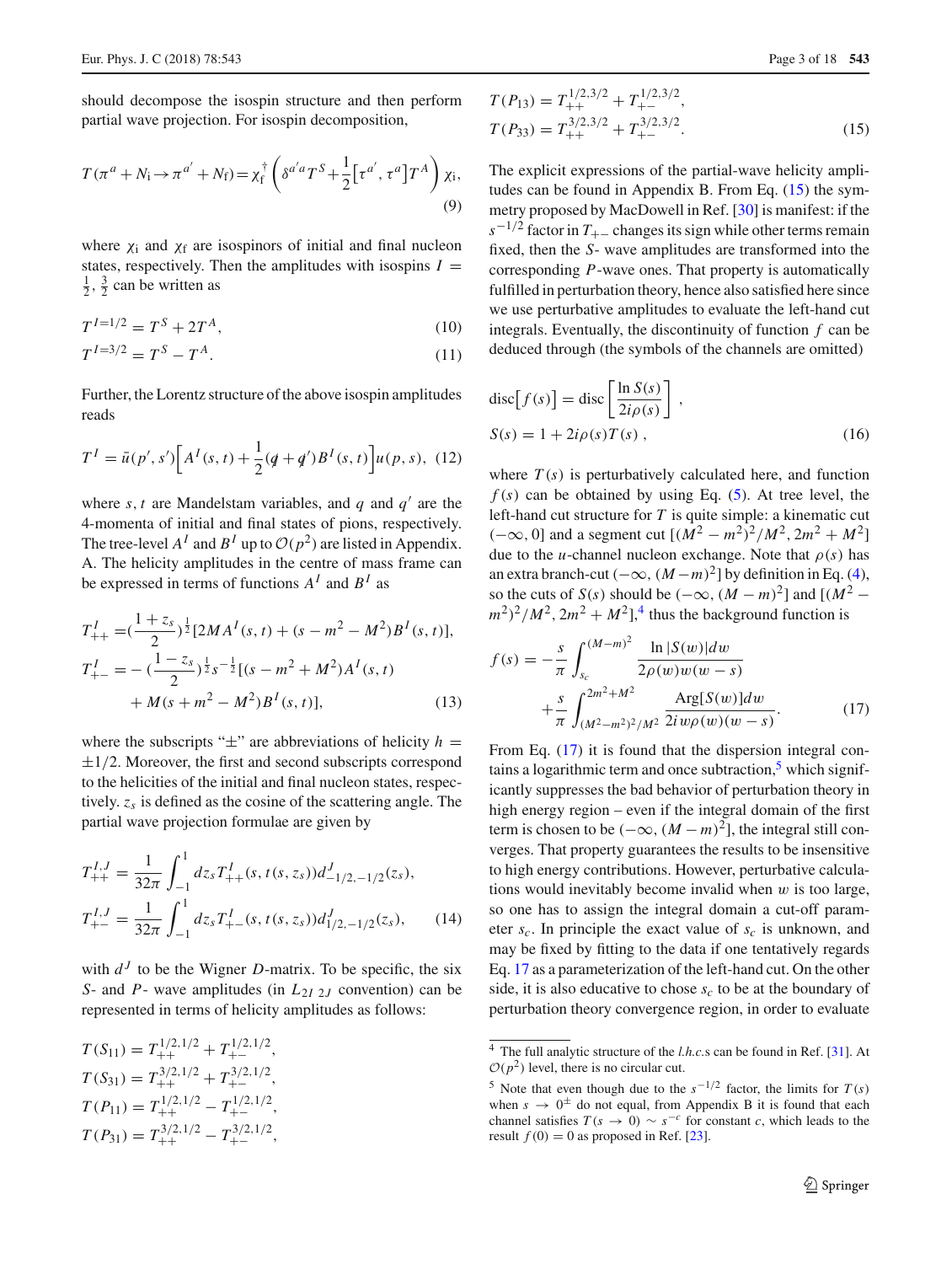| Channels | $I(J^P)$                                   | Poles                                      |
|----------|--------------------------------------------|--------------------------------------------|
| $S_{11}$ | $rac{1}{2}$ $\left(\frac{1}{2}^{-}\right)$ | $N^*(1535), N^*(1650), N^*(1895)$          |
| $S_{31}$ | $rac{3}{2}(\frac{1}{2}^{-})$               | $\Delta(1620), \Delta(1900)$               |
| $P_{11}$ | $rac{1}{2}$ $\left(\frac{1}{2}^+\right)$   | $N, N^*(1440), N^*(1710), N^*(1880)$       |
| $P_{31}$ | $rac{3}{2}(\frac{1}{2}^+)$                 | $\Delta(1910)$                             |
| $P_{13}$ | $rac{1}{2}$ $\left(\frac{3}{2}^+\right)$   | $N^*(1720), N^*(1900)$                     |
| $P_{33}$ | $rac{3}{2}(\frac{3}{2}^+)$                 | $\Delta(1232), \Delta(1600), \Delta(1920)$ |

<span id="page-3-2"></span>**Table 1** Intermediate poles added in each channel

the contributions from where perturbation theory is valid. Of course, meaningful physical outputs should be immune from such an ambiguity of the left-hand cut integral.

Actually the contribution from the *u*-channel cut is numerically very small, $<sup>6</sup>$  hence the dominant contribution is from</sup> the first term of Eq.  $(17)$ , which is always negative in physical region ( $s > (M + m)^2$ ), since  $\rho(w)w(w - s) > 0$  when  $w < (M - m)^2$  and  $|S| > 1$  in perturbation theory. Besides, the *r.h.i.c.* is not considered for the moment, since the energy region to be analyzed (from the  $\pi N$  threshold to 1.16 GeV) is below the inelastic threshold, where the *r.h.i.c.* contribution is empirically small. However, this topic is to be discussed further in Sect. [3.3.](#page-7-0)

#### 2.2 Known-pole contributions estimated from experiments

The above discussions are devoted to the estimation of the cut contributions from chiral perturbative amplitudes. In practice, one also needs to take into account the pole contributions. The known poles (nucleon bound state and abovethreshold resonances), listed in Table [1](#page-3-2) [\[32\]](#page-17-20), are under our consideration.

However, the PKU method can only deal with poles on the first and second Riemann sheets, namely, the poles located on the third Riemann sheet given by experiments

$$
\sqrt{s}^{\text{III}} = M_{\text{pole}} - \frac{i}{2} (\Gamma_{\text{inelastic}} + \Gamma_{\pi N})
$$

cannot be used directly.[7](#page-3-3) Under narrow width approximation, the second sheet poles (usually called shadow poles) may be estimated by

<span id="page-3-7"></span>
$$
\sqrt{s}^{\text{II}} = M_{\text{pole}} - \frac{i}{2} \left( \Gamma_{\text{inelastic}} - \Gamma_{\pi N} \right). \tag{18}
$$

With the preparations made in this section, we proceed with the numerical study in the next section.

#### <span id="page-3-0"></span>**3 Numerical results and discussions**

#### 3.1 Prelude: a *K*-matrix fit and spurious poles

Here we use *K*-matrix method to determine the coupling constants *ci* . The influence of different choices of *ci* parameters is mild as discussed in Appendix. C.1. In our numerical computation, values of the masses and  $\mathcal{O}(p^1)$  coupling constants, see Eq. [\(6\)](#page-1-5), are taken from Ref. [\[33\]](#page-17-21): *M* = 0.9383 GeV,  $m = 0.1396$  GeV,  $F = 0.0924$  GeV and  $g = 1.267$ . A Kmatrix fit is performed to the data of  $S_{11}$ ,  $S_{31}$ ,  $P_{11}$ ,  $P_{31}$  and  $P_{13}$  channels<sup>[8](#page-3-4)</sup> provided by George Washington University (GWU) group [\[35\]](#page-17-22). Unfortunately, the uncertainties of data are not provided by GWU group. Therefore, we assign errors to the data in the same way as done in Ref.  $[5]$ :<sup>[9](#page-3-5)</sup>

<span id="page-3-9"></span>
$$
\Delta_i = \sqrt{e_s^2 + e_r^2 \delta_i^2} \,, \tag{19}
$$

where  $\Delta_i$  is the total error of the phase shift  $\delta_i$ , while the systematic error is assigned as  $e_s \sim 0.1^\circ$  and for relative statistical error  $e_r \sim 2\%$ . The tree-level *K*-matrix formula is

<span id="page-3-6"></span>
$$
T_K = \frac{T}{1 - i\rho T},
$$
  
\n
$$
\delta_K = \arctan\left[\rho T\right].
$$
\n(20)

We fit 20 data points (corresponding to  $W = \sqrt{s} \in$ [1.0776, 1.1600] GeV) in each channel. The fitted values of parameters are

<span id="page-3-8"></span>
$$
c_1 = -0.841 \text{ GeV}^{-1}, c_2 = 1.170 \text{ GeV}^{-1},
$$
  
\n
$$
c_3 = -2.618 \text{ GeV}^{-1}, c_4 = 1.677 \text{ GeV}^{-1},
$$
\n(21)

with the fit quality  $\chi^2$ /d.o.f = 1.850. The fit results are plotted in Fig. [1.](#page-4-0)

Since *K*-matrix method gives the unitarized amplitudes (see Eq. [\(20\)](#page-3-6)), it seems that poles can also be extracted. For instance, in  $S_{11}$  channel, the poles given by *K*-matrix are listed in Table. [2.](#page-4-1)

Firstly we discover that the *K*-matrix gives a nearthreshold resonance locating at 0.954 − 0.265*i* GeV, but the

<span id="page-3-1"></span><sup>&</sup>lt;sup>6</sup> This is due to that the near threshold *u* channel exchange  $1/(u - M^2)$ can be approximately represented as a contact interaction, which leaves no left-hand cut at all.

<span id="page-3-3"></span><sup>7</sup> The information of the poles on third or higher sheets is hidden in the inelastic cut in Eq. [\(5\)](#page-1-0) and their contributions are rather indirect [\[23](#page-17-10)].

<span id="page-3-4"></span> $8 \text{ The } P_{33}$  channel cannot fit to the data well at tree level without explicit  $\Delta(1232)$  field, hence is excluded.

<span id="page-3-5"></span><sup>&</sup>lt;sup>9</sup> Actually, a more adequate way is to use the phase shifts data (with errors) generated by the recent Roy–Steiner-equation analysis of the  $\pi N$ scattering [\[13\]](#page-17-3), as was done in Ref. [\[12\]](#page-17-24). This alternative will be adopted in the future work of PKU-representation analysis at  $O(p^3)$  level [\[38](#page-17-25)] , aiming at a more precise justification of the somewhat qualitative conclusions in this paper.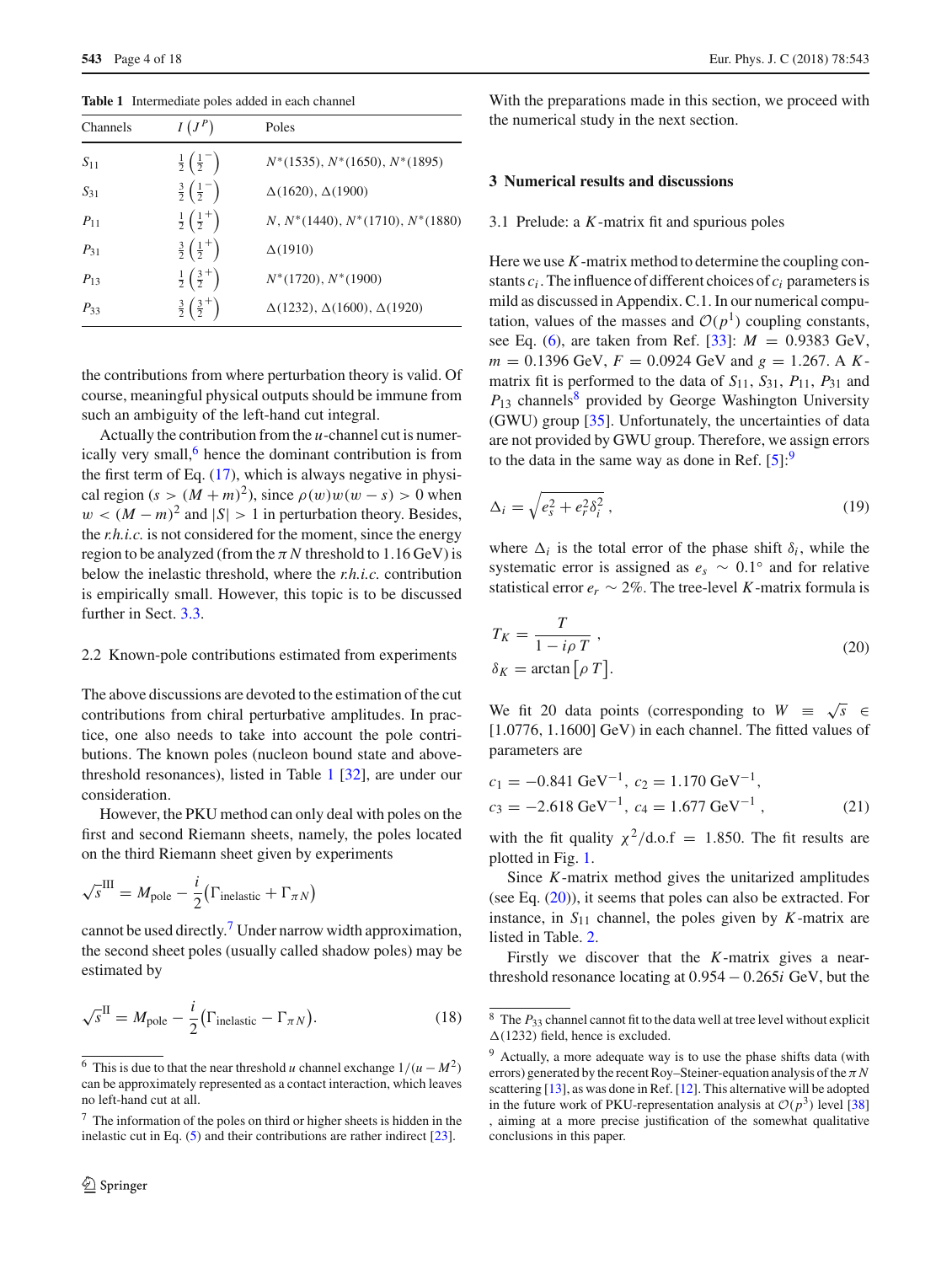

<span id="page-4-0"></span>**Fig. 1**  $\mathcal{O}(p^2)$  *K*-matrix fit results of five channels

**Table 2** The pole positions given by  $K$ -matrix method of  $S_{11}$  channel

<span id="page-4-1"></span>

| Resonances (GeV) | Spurious poles (GeV) |  |  |
|------------------|----------------------|--|--|
| $0.954 - 0.265i$ | $0.733 + 0.089i$     |  |  |
| $2.254 - 0.067i$ | $1.431 + 0.253i$     |  |  |

*K*-matrix also generates some poles on the first sheet off the real axis, which are called spurious poles, $10$  and have already been discussed in Ref. [\[21\]](#page-17-11). Those poles violate causality and hence are not allowed. Due to the existence of nearby spurious poles, the other poles given by *K*-matrix become unauthentic. If one uses PKU representation to separate the contributions in *K*-matrix, it is found that the "good" description of data rooted in the cancellation between large contributions from resonances and spurious poles, leaving a vigorously suppressed left-hand cut contribution, see Fig. [2.](#page-5-0)

In fact *K*-matrix amplitude in other channels may behave even worse. For example, in *S*<sup>31</sup> channel the *K*-matrix amplitude generates two bound states as well as two spurious poles, see Table. [3.](#page-5-1)

<span id="page-4-2"></span><sup>&</sup>lt;sup>10</sup> The spurious poles satisfy the equation  $1 - i\rho T = 0$ , and always give negative phase shifts in the convention of PKU representation.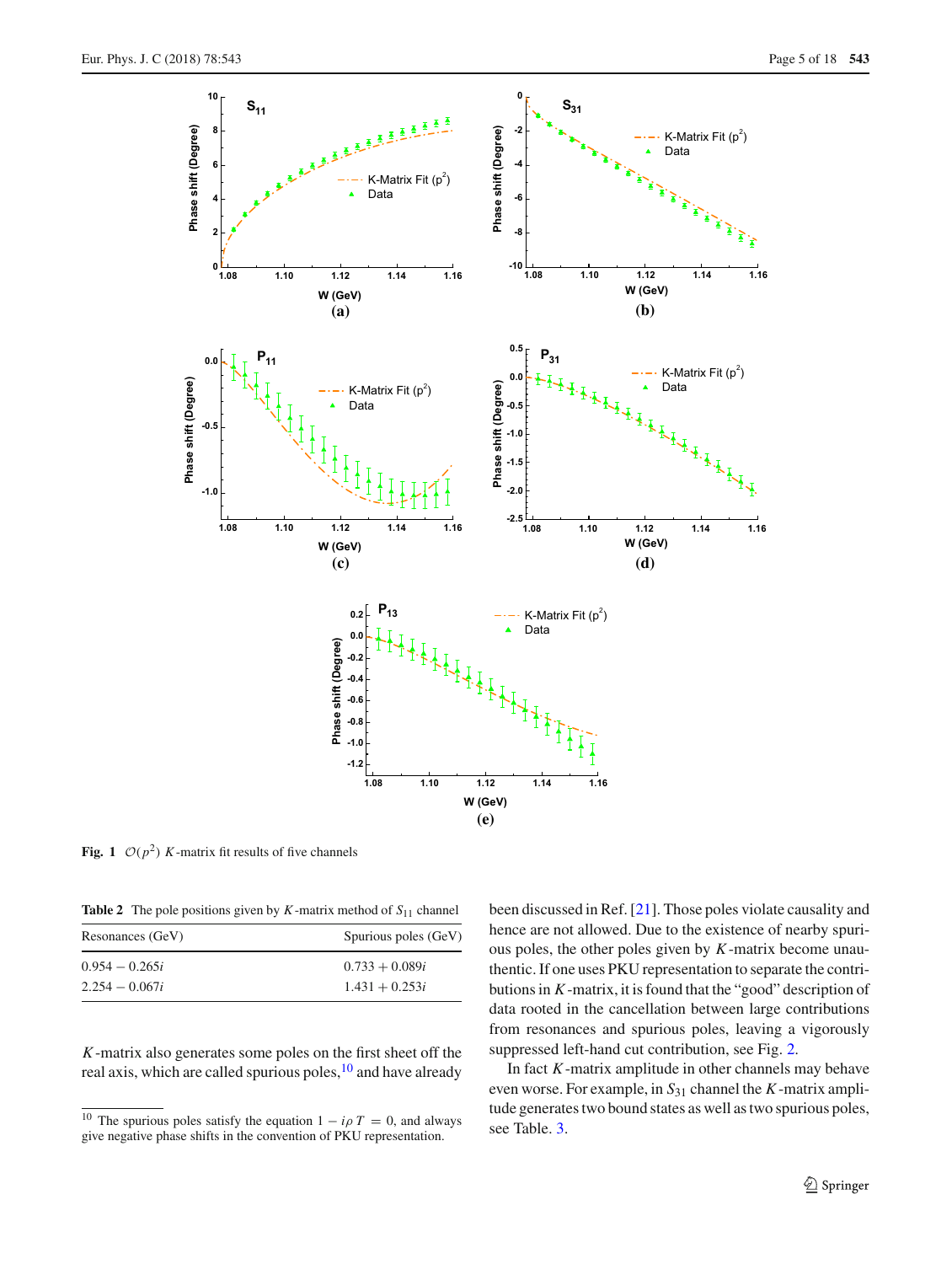

<span id="page-5-0"></span>**Fig. 2** PKU representation of the phase shift of  $S_{11}$  channel based on *K*-matrix fit

<span id="page-5-1"></span>**Table 3** The pole positions given by  $K$ -matrix method of  $S_{31}$  channel

| Bound states (GeV) | Spurious poles (GeV) | Resonances (GeV)  |
|--------------------|----------------------|-------------------|
| 0.959              | $0.647 + 0.064i$     | $0.784 - 0.215i$  |
| 0.916              | $1.150 + 0.317i$     | $0.938 - 0.0006i$ |
|                    |                      | $1.626 - 0.142i$  |



<span id="page-5-2"></span>Fig. 3 PKU representation of the phase shift of  $S_{31}$  channel based on *K*-matrix fit

The PKU representation analyses of the *K*-matrix amplitude in  $S_{31}$  channel is plotted in Fig. [3.](#page-5-2)

In fact, the *K*-matrix method is constructed only relying on the right-hand unitarity, while PKU representation is more sophisticated since both analyticity and unitarity are maintained. From statements above, it is clear that the *K*-matrix approach is not at all admirable in determining distant poles, though we use it as a rough approximation to extract the  $O(p^2)$  coefficients. Therefore, it is pleasurable to use the strategy of PKU representation proposed in Refs. [\[19](#page-17-9)[,21](#page-17-11)– [23](#page-17-10)] to tackle the spurious-pole problem.

#### <span id="page-5-5"></span>3.2 Pertinent PKU representation of phase shifts

To apply PKU representation, one needs a value of the cut-off parameter  $s_c$ . As discussed before, we at first assess its value from the region where perturbation calculation works. That region can be obtained via different methods, e.g. through the unitarity bound (see Figure 14 in Ref. [\[9](#page-17-26)]), or by assuming the validity of perturbation calculation till meeting the first resonance pole. Here we use the shadow pole location of *N*∗(1440), which is the first resonance related to complicated couple-channel dynamics[.11](#page-5-3) Since the chiral expansion is at the point  $s = u = M^2 + m^2$ ,  $t = 0$ , we set the distance between  $M^2 + m^2$  and  $N^*(1440)$  shadow pole location as the convergence radius  $r$ , and hence the cut-off on the left-hand cut is at  $s_c = M^2 + m^2 - r \simeq -0.08 \text{ GeV}^2$ . In what follows, actually, it is seen that this choice of  $s_c$  is reasonable in most channels; even if in quantitative analyses of *P*<sup>11</sup> channel the cut-off parameter should be tuned, the major physical outputs and conclusions are insensitive to its value.

The contributions from known poles and *l.h.c.*s to the phase shift in the *S*- and *P*- wave<sup>12</sup> channels are plotted in Fig. [4,](#page-6-0) within the scheme of PKU representation.

From Fig. [4,](#page-6-0) firstly we observe significant contributions from well established poles: in  $P_{11}$  channel the nucleon itself serves as a bound state of the  $\pi N$  system, generating a large and negative phase shift, while in  $P_{33}$  channel the  $\Delta(1232)$  resonance gives a large positive contribution. Secondly, the background terms usually contribute sizable and negative phase shifts as expected. Surprisingly, it is found that there exist huge disagreements between the phase shifts from known poles plus cut and the data, especially in *S*<sup>11</sup> and *P*<sup>11</sup> channels. Therein the results of known poles plus cut have missed some important positive contributions.

One may find that in other channels discrepancies also exist, but are less significant. The discrepancies in *P*<sup>13</sup> and *P*<sup>33</sup> channels indicate that these channels need a slightly larger *sc* parameter; the *S*<sup>31</sup> channel may require fine-tuning of *sc* parameter and higher order corrections (of the *l.h.c.*); while in  $P_{31}$  channel the discrepancy is a bit larger – an  $s_c$ closer to  $(M + m)^2$ , higher order perturbation calculation or

<span id="page-5-3"></span> $\overline{11}$  In principle a complete calculation of the *l.h.c.s* should contain  $\Delta(1232)$  as a genuine state, but the *l.h.c.* contribution from *t* and *u* channel  $\Delta(1232)$  exchange is ignorable.

<span id="page-5-4"></span><sup>&</sup>lt;sup>12</sup> In order to separate the contributions clearly, here we do not use free parameters to constraint the near-threshold behavior ( $\delta(s) \sim \mathcal{O}(k^3)$ ) of the *P*- wave amplitudes. As can be seen in Fig. [4,](#page-6-0) the near-threshold condition can not be satisfied automatically due to the absence of some hidden contributions and the uncertainties in evaluating the *l.h.c.*s.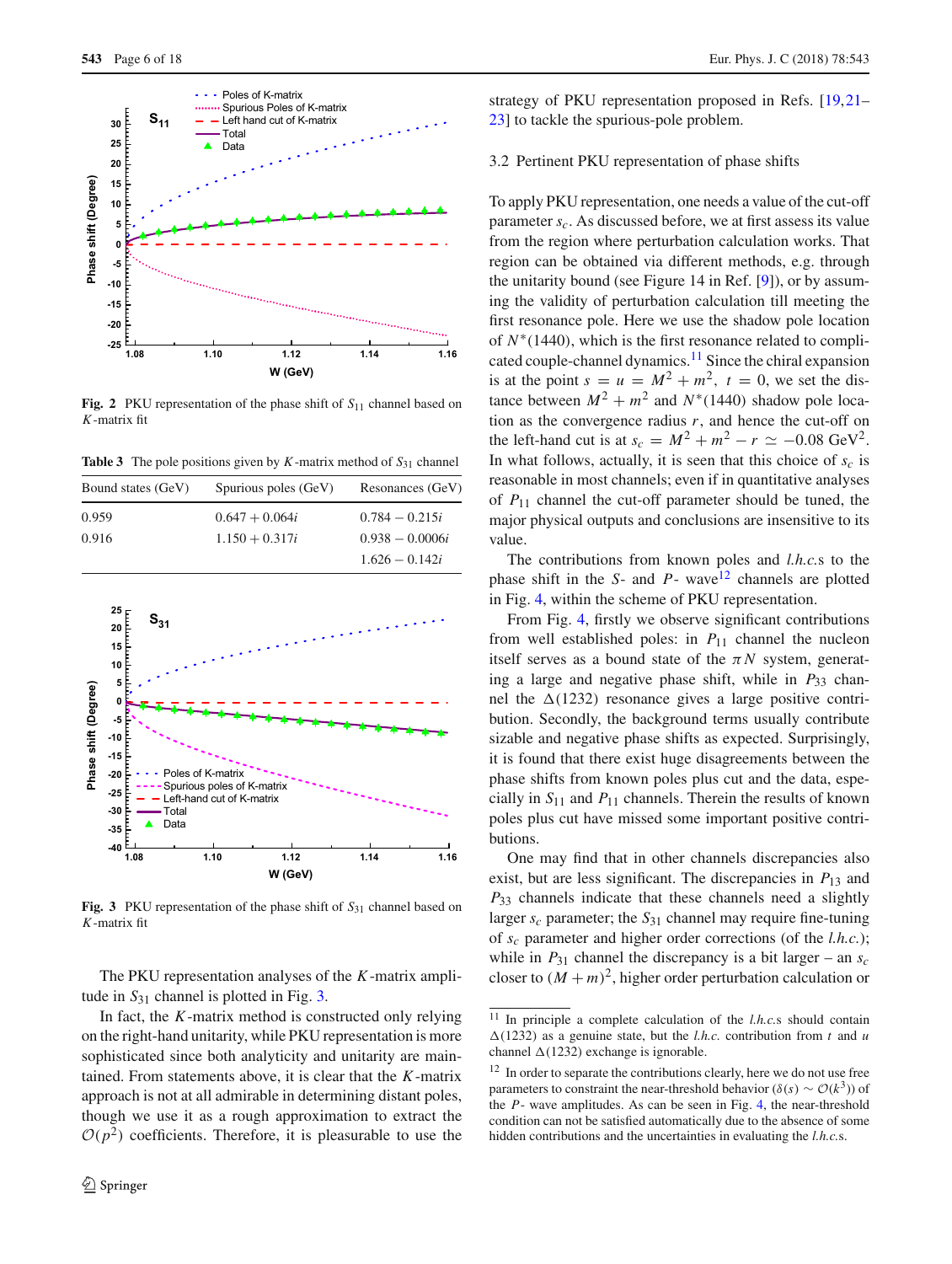

<span id="page-6-0"></span>**Fig. 4** Tree level PKU representation analyses of the  $\pi N$  elastic scattering in *s* and *p* waves

other contributions may be needed. Moreover, changing the *ci* parameters may have some impact on those channels. One refers to Appendix. C.1 and C.2 for the different choices of  $c_i$  and the cut-off parameters. All in all, the discrepancies in those four channels are at quantitative level and may be ascribed to some details of dynamics. On the contrary, the discrepancies in  $S_{11}$  and  $P_{11}$  channels are qualitatively severe and can never be remedied through such tricks: only when some extra large and positive contributions intrude would they disappear.

There could be some possible interpretations of the huge discrepancies in the *S*<sup>11</sup> and *P*<sup>11</sup> channels: firstly it is natural to suspect that the one-loop contributions in those two channels may be crucial; secondly, other branch cuts which are not included in the discussions above may be non-ignorable, e.g. the *r.h.i.c.* and the type of cut proposed by Ref. [\[18](#page-17-8)]; thirdly, the previous calculation of the shadow poles is carried out under a rough approximation, while the actual shadow pole positions may be very different from what the approximation gives; finally, we can not exclude the existence of some hidden poles, e.g. virtual states, resonances below the threshold, resonances with extremely large widths, or twopole structures [\[17\]](#page-17-7), which cannot be observed directly by the experiments.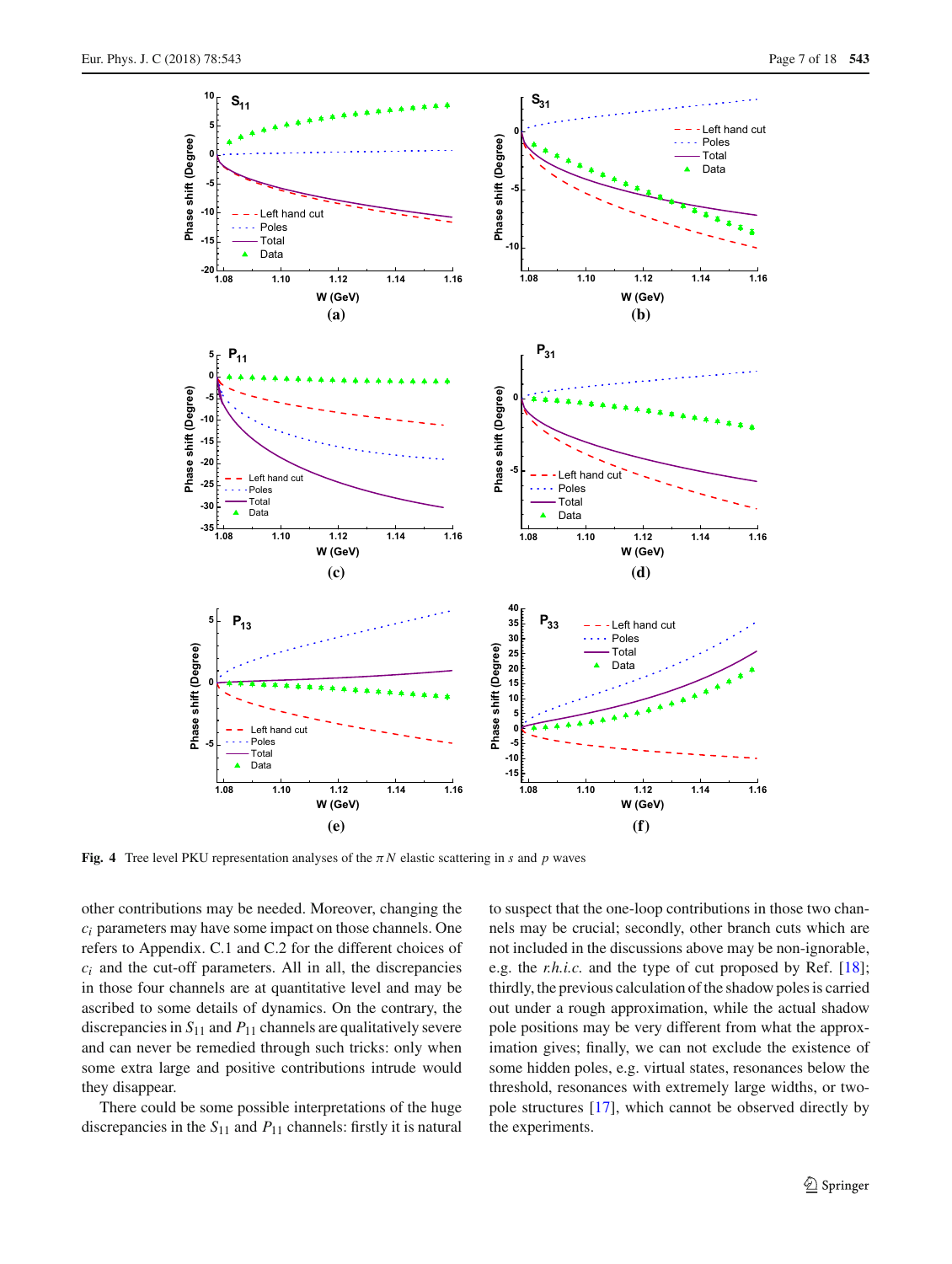As for the first interpretation above, we believe that the higher order contributions of BChPT may have some significance numerically, but they are very unlikely to distort the results totally. As already mentioned before, the background function in Eq. [\(5\)](#page-1-0) is of logarithmic form and oncesubtracted, which would make the function insensitive to the higher order terms. This is also a lesson we learned from  $\pi \pi$ scatterings in Ref. [\[22](#page-17-27)]. One refers to Appendix. C.3 for the assessment of the dependence of the results on the order of chiral expansion at  $O(p^1)$  and  $O(p^2)$  level. We also extend our calculation of the *l.h.c.* to the  $O(p^3)$  level in  $S_{11}$  channel. The result confirms our speculation that the high order corrections to the *l.h.c.* are not qualitatively important. The other interpretations will be discussed in the following two subsections.

#### <span id="page-7-0"></span>3.3 Estimation of the right-hand inelastic cut

The contribution from *r.h.i.c.* is expected to be less significant below the inelastic threshold. Actually, analogous to Eq. [\(17\)](#page-2-2), the contribution from the *r.h.i.c.* can be estimated by

$$
f_{R'}(s) = \frac{s}{\pi} \int_{(2m+M)^2}^{\Lambda_R^2} \frac{\sigma_R(w)dw}{w(w-s)},
$$
  

$$
\sigma_R(w) = -\left\{\frac{\ln[\eta(w)]}{2\rho(w)}\right\},
$$
 (22)

where  $0 \le \eta \le 1$  represents the inelasticity of  $\pi N$  scatterings above the inelastic threshold, i.e. the  $\pi \pi N$  threshold  $(2m + M)^2$ , and the cut-off parameter of the integral in Eq. [\(22\)](#page-7-1) is denoted as  $\Lambda_R$ . Equation (22) indicates that the *r.h.i.c.* contribution is positive definite. In the following computation, the inelasticity function  $\eta(s)$  is taken from Ref. [\[35](#page-17-22)]. As for the cut-off  $\Lambda_R$ , the energy region of the data is only up to 2.48 GeV, but in  $P_{11}$  channel the inelasticity is still near 0.1 when the centre of mass energy reaches 2.48 GeV. Hence to avoid the disappreciation of right-hand cut contribution, we take a cut-off of  $\Lambda_R = 4.00$  GeV and employ an extrapolation of the data to 4.00 GeV to estimate the function  $f_{R'}$ in Eq. [\(22\)](#page-7-1). The phase shifts from inelastic cuts of different channels are plotted in Fig. [5.](#page-7-2)

It is clear to see that in  $P_{11}$  channel the *r.h.i.c.* contributes sizeably to the phase shift (about 8 degrees at  $\sqrt{s}$  = 1.16 GeV), but this is still far from enough to compensate the discrepancy (nearly 32 degrees at  $\sqrt{s}$  = 1.16 GeV); meanwhile, the phase shifts from*r.h.i.c.* in other channels are much smaller, thus the discrepancy of  $S_{11}$  channel can neither be interpreted by it.

Besides, to investigate other possible hidden cut structures (as suggested by Ref. [\[18](#page-17-8)]) goes beyond the scope of present paper.



<span id="page-7-2"></span><span id="page-7-1"></span>**Fig. 5** The phase shifts from *r.h.i.c.*

## 3.4 Hidden pole analyses: *P*<sup>11</sup> channel

After all the discussions above, it seems that the existence of hidden poles is the last remaining interpretation. It is noticed that we can not tell the differences between shadow pole positions very different from Eq. [\(18\)](#page-3-7) and extra hidden poles, because shadow pole positions determined by Eq. [\(18\)](#page-3-7) contributes little to the phase shifts at low energies; $\frac{13}{13}$  however, the missing positive contributions in  $S_{11}$  and  $P_{11}$  channels are too large to be filled by shadow pole positions close to what Eq. [\(18\)](#page-3-7) gives, so it is more natural to believe that the discrepancy stems from extra hidden poles, which are discussed as follows.

We proceed by keeping the known poles and the inelastic cut, meanwhile we still keep the values of *ci* coefficients in

<span id="page-7-3"></span><sup>&</sup>lt;sup>13</sup> This argument also indicates that the two-pole structures under Eq. [18](#page-3-7) cannot explain the discrepancy.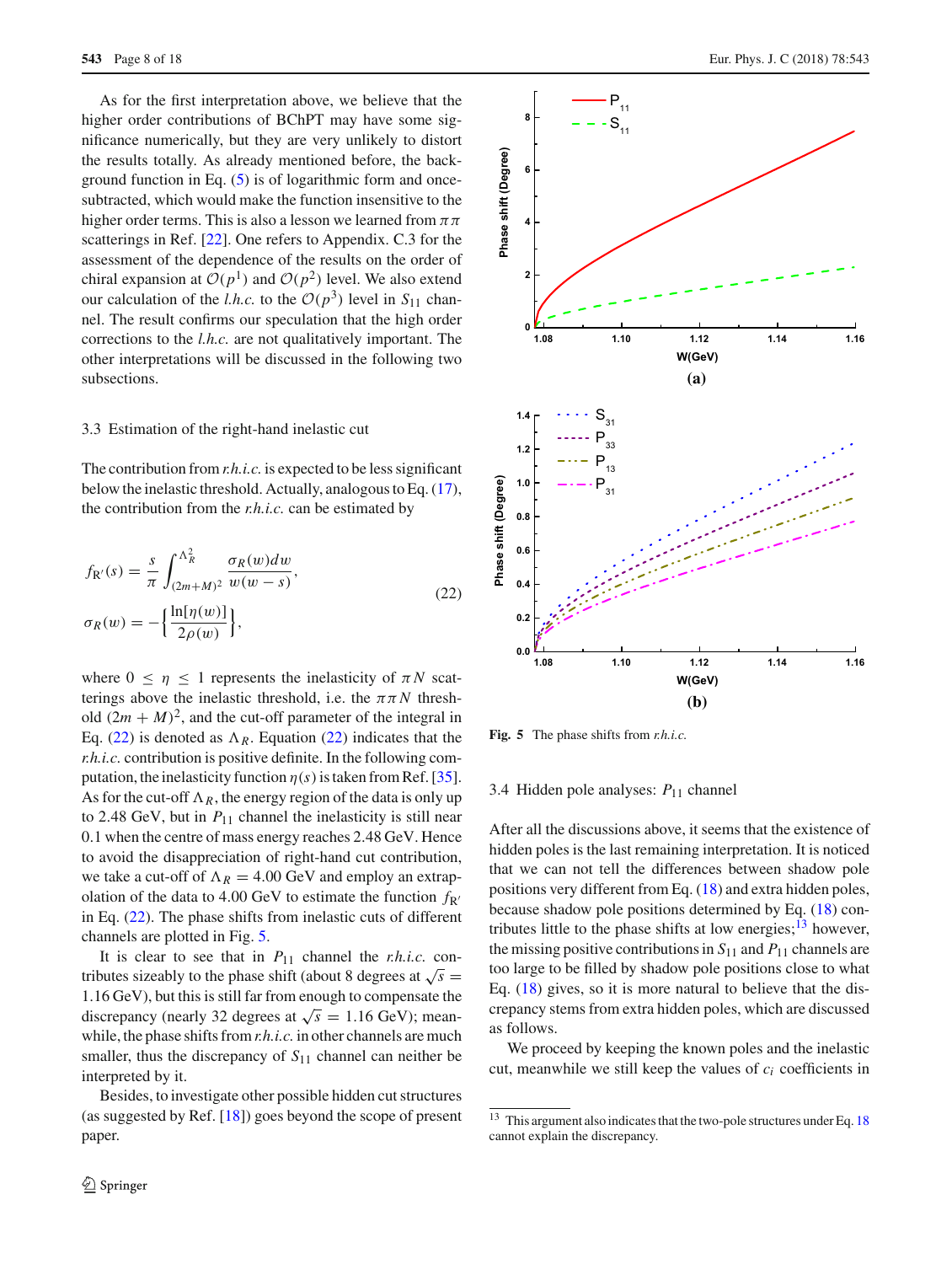

<span id="page-8-1"></span>**Fig. 6** The phase shift results with extra virtual states in  $P_{11}$  channel

Eq. [\(21\)](#page-3-8). Threshold *P*- wave behavior is used as a constraint: the phase shift cannot contain  $O(k^1)$  term (here *k* is the 3momentum of the  $\pi N$  system in center of mass frame). It is found that if we set the extra pole to be one resonance and perform a fit to the data, it always automatically runs to the real axis and become two virtual poles: one survives while the other falls to the pseudo-threshold ( $\sqrt{s} = M - m$ ) and vanishes. The  $P_{11}$  data requires passionately one single virtual state near the  $\pi N$  threshold. Notice that both the resonance pole and the virtual pole give similar positive phase shift, it is amazing that the fit using PKU representation can easily distinguish the two very similar contributions. This is very remarkable – as will be revealed later, that a single nearby virtual state is actually what is needed physically. It is found that in  $P_{11}$  channel a good fit requires a much larger  $s_c$  than  $-0.08$  GeV<sup>2</sup>, but a nearby virtual state always exists irrespec-tive of the choice of the cut-off parameter.<sup>[14](#page-8-0)</sup> Figure [6](#page-8-1) affords an example with  $\chi^2_{P_{11}}/$ d.o.f = 0.201, where the virtual pole locates at 980 MeV (with statistical error 0.496 MeV). Note that the unnaturally small value of the  $\chi^2$ /d.o.f, here and in the next subsection, is a warning that the error estimation budget specified in Eq. [\(19\)](#page-3-9) is rather rough.

In the following we show that through investigating the amplitude, the existence of that pole is found to be quite reasonable – actually, it is just a kinematic companionate pole of the nucleon bound state. In the vicinity of the nucleon bound state pole, the *S* matrix takes the form

$$
S(s) \sim \frac{r_0}{s - M^2} + b_0 + \mathcal{O}(s - M^2)
$$

where  $r_0 \in \mathbb{R}$  is the residue and the constant  $b_0$  represents the background. The dominant term  $r_0/(s-M^2)$  is a typical

hyperbola with the horizontal axis being one of its asymptotes, while arbitrary non-zero real  $b_0$  would lead the function to generate a zero on the first Riemann sheet, which, according to the rule of analytic continuation  $S^{\text{II}} = 1/S^{\text{I}}$ , indicates the existence of a virtual state pole on the second sheet.<sup>[15](#page-8-2)</sup> Such a simple explanation on the necessity of a nearby virtual state, is firstly revealed here, to the best of our knowledge. For example, in Ref. [\[4](#page-17-28)], a somewhat arbitrary CDD pole is introduced to take the role of such a virtual state without further investigation of its origin.

Of course a bound state does not always induce a nearby virtual state (a famous example is the deuteron), but here the nucleon pole is an "elementary" state and is already contained in the perturbative amplitude, which is totally different from a molecular bound state generated from some non-perturbative re-summation. We think this mechanism of kinematical partner should be rather general for non-molecular bound states. Actually we believe an "elementary" bound state must have a nearby companion regardless of the dynamical details, at least in the weak coupling situation. Our statement can actually be related to the result given in Ref. [\[36](#page-17-29)] at least in *S*wave. For *P*- wave, even a molecular bound state is associated with a virtual companion as revealed by potential scattering theory (see for example Ref. [\[37](#page-17-30)]).

To proceed, the partial-wave *S* matrix given by perturbative calculation also suggests a zero at

$$
\left[M^2 + \frac{2g^2m^3M}{3F^2\pi} - \frac{g^2m^6(3+4g^2-4c_3M+8c_4M)}{18F^4\pi^2} + \cdots\right]^{1/2} \sim 976 \text{ MeV},\tag{23}
$$

see Fig. [7,](#page-9-0) which is, as it should be, close to the result 980 MeV given by the fit of PKU representation with the *P*- wave constraint in Fig.  $6^{16}$  $6^{16}$  $6^{16}$ 

In addition, one can also use the subthreshold expansion with the constants given by Roy-Steiner equations in Ref. [\[13](#page-17-3)] to verify the existence of such a zero, see Appendix. D.

In order to further examine the importance of such a virtual state, we calculate its residue  $r_v$  in *S* matrix on the second Riemann sheet as follows:

<span id="page-8-4"></span>
$$
r_v = \lim_{s \to s_v} \frac{s - s_v}{S(s)} = 0.046 \text{ GeV}^2; \tag{24}
$$

here  $S(s)$  is the complete *S* matrix of  $P_{11}$  channel including the hidden virtual state (at  $\sqrt{s_v}$  = 980 MeV) determined by

<span id="page-8-0"></span><sup>&</sup>lt;sup>14</sup> When  $s_c = -0.08 \text{ GeV}^2$ , the fit quality is poor, but the *P*-wave constraint gives a virtual state at 944 MeV, which is above the nucleon pole and not far from the location when  $s_c = -9 \text{ GeV}^2$ , which generates Fig. [6.](#page-8-1)

<span id="page-8-2"></span><sup>&</sup>lt;sup>15</sup> Exactly speaking,  $b_0$  is complex due to the existence of the *u*-channel nucleon exchange. Nevertheless, since the *u*-channel cut is numerically very small, the main conclusion of the observation here remains unchanged.

<span id="page-8-3"></span><sup>&</sup>lt;sup>16</sup> A perturbative study at  $O(p^3)$  level shows that the *S* matrix zero is at 978 MeV, so it is very stable against the chiral expansion.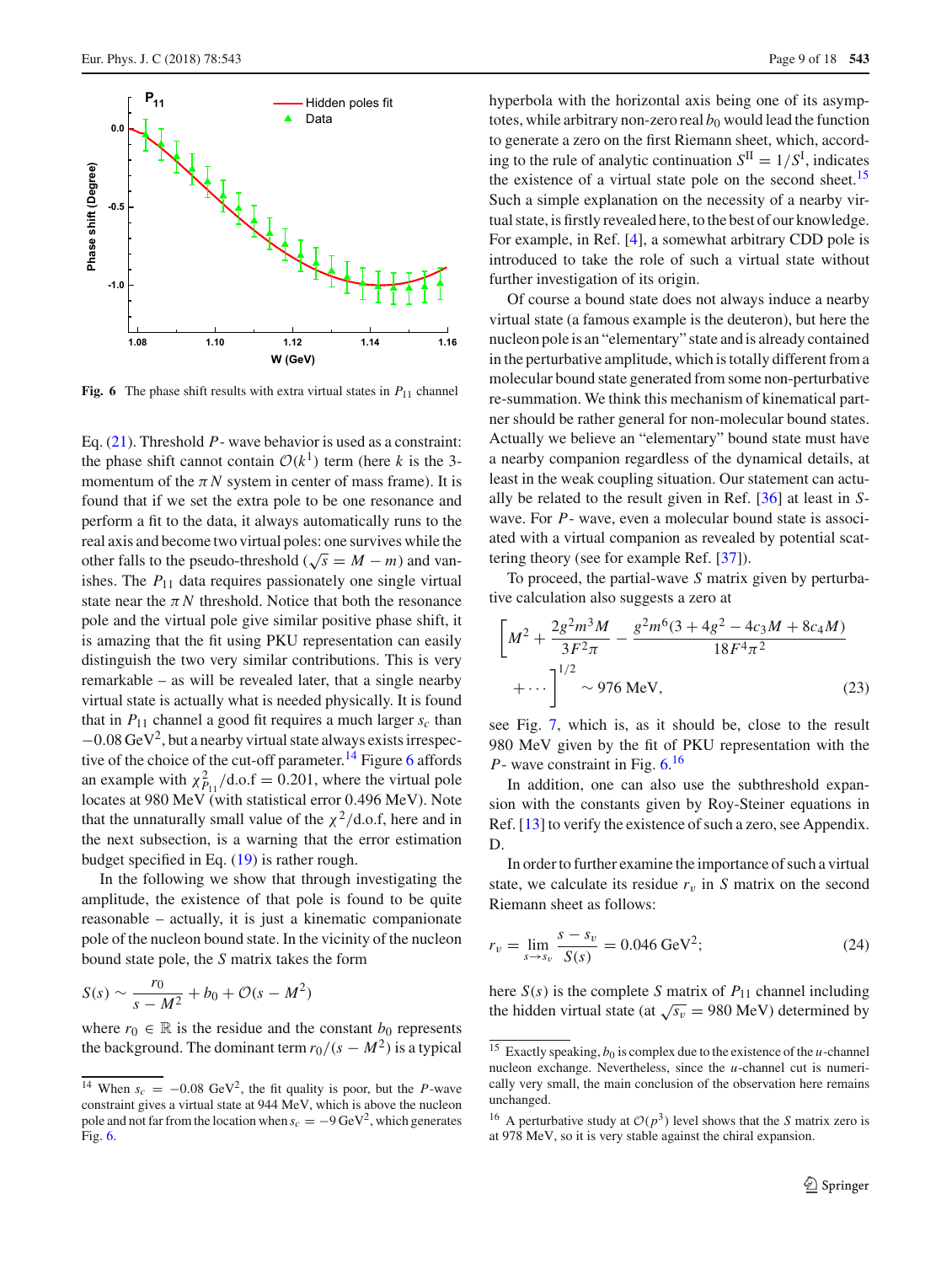

<span id="page-9-0"></span>**Fig. 7** The absolute value of perturbative calculated *S* matrix in  $P_{11}$ channel below threshold. The vertical red dashed line marks the position of the nucleon bound state pole, and the red circle illustrates the zero of the *S* matrix. The two spikes correspond to the two branch points of the *u*-channel cut

fit. The residue of the nucleon pole  $(r_N)$  is also calculated as a control:

$$
r_N = \lim_{s \to M^2} (s - M^2) S(s) = -0.146 \text{ GeV}^2,
$$
 (25)

which is approximately three times as large as that of the virtual state (to be compared with perturbative result  $r_N =$  $-0.114 \text{ GeV}^2$ ). Whereas the virtual state is closer to the threshold than the nucleon, its residue cannot be regarded ignorable compared to the nucleon pole.

Furthermore, it is found that the virtual state plays a crucial role in determining the sign of the residue at nucleon pole. From the analytical expressions in Eq. [\(1\)](#page-0-2), one can easily verify it with some primary algebra that all the terms contribute to the residue of the nucleon pole positively (notice that in the present scheme different contributions to the residue are productive), except for virtual states lying above the nucleon pole. In other words, to reproduce the negative residue at nucleon pole, i.e.,  $\propto i \rho(M^2) g_{\pi N}^2 < 0$ , a virtual state as discovered in this paper is essential.

The above analysis demonstrates that the PKU representation is very sensitive to the low lying pole positions and hence is very powerful and reliable in pinning down the correct low-energy pole positions, which encourages us to find out the hidden contribution in *S*<sup>11</sup> channel similarly.

#### 3.5 Hidden pole analyses: *S*<sup>11</sup> channel

For  $S_{11}$  channel, we keep Eq. [\(18\)](#page-3-7) as a solution for  $N^*(1535)$ shadow pole position, and add one more resonance with mass and width as free parameters, meanwhile we keep



<span id="page-9-1"></span>**Fig. 8** The hidden pole fit to data in *S*<sup>11</sup> channel. The background contribution can be read off from Fig. [4a](#page-6-0). The "crazy resonance" saturates the gap between the data and the background contribution

 $s_c$  = −0.08 GeV<sup>2</sup>. Unlike  $P_{11}$  channel, our fit leads to a resonance pole lying below the  $\pi N$  threshold:  $\sqrt{s}^{\text{II}}$  =  $0.808 - 0.055i$  GeV, with the fit quality  $\chi^2_{S_{11}}/d.o.f = 0.109$ (see Fig. [8\)](#page-9-1), and its residue of *S* can be calculated in the same way as Eq. [\(24\)](#page-8-4), resulting in  $(0.422+0.107i)^2$  GeV<sup>2</sup>. Notice that this pole location may not be that accurate even though we have little doubt on the very existence of such a pole. The dependence of the pole location on the variation of background contribution is analyzed in Appendix. C.2. For example, taking  $s_c = -\infty$ , one gets  $\sqrt{s}^{\text{II}} = 0.914 - 0.205i \text{ GeV}$ , which still locates well below threshold, with a similar fit quality  $\chi^2_{S11}/\text{d.o.f} = 0.018$ . From these analyses, we see that the vast change of cut-off parameter does not lead to a significant change of the pole position. From Table. [4](#page-15-0) we roughly estimate the pole location to be<sup>17</sup>

<span id="page-9-3"></span>
$$
\sqrt{s}^{\text{II}} = (0.861 \pm 0.053) - (0.130 \pm 0.075)i \text{ GeV.}
$$
 (26)

At current stage, we think it is very difficult to further pin down the uncertainty of the imaginary part of the *S*<sup>11</sup> pole. In principle, one can use some models (like resonance exchange models or Regge model) to evaluate the left-hand cut contributions in high energy region, and this is left for future investigation.

The hidden resonance found above is beyond direct experimental observations and is difficult to understand. However, we would try to give it a reasonable interpretation based on our past experiences about potential scatterings. The *S*<sup>11</sup> channel does not contain the nucleon as an *s* channel intermediate bound state, so the interaction is dominated by contact interaction and *u* channel nucleon exchange, which can

<span id="page-9-2"></span><sup>&</sup>lt;sup>17</sup> The statistical errors are too small hence omitted here. See Table. [4](#page-15-0) for details.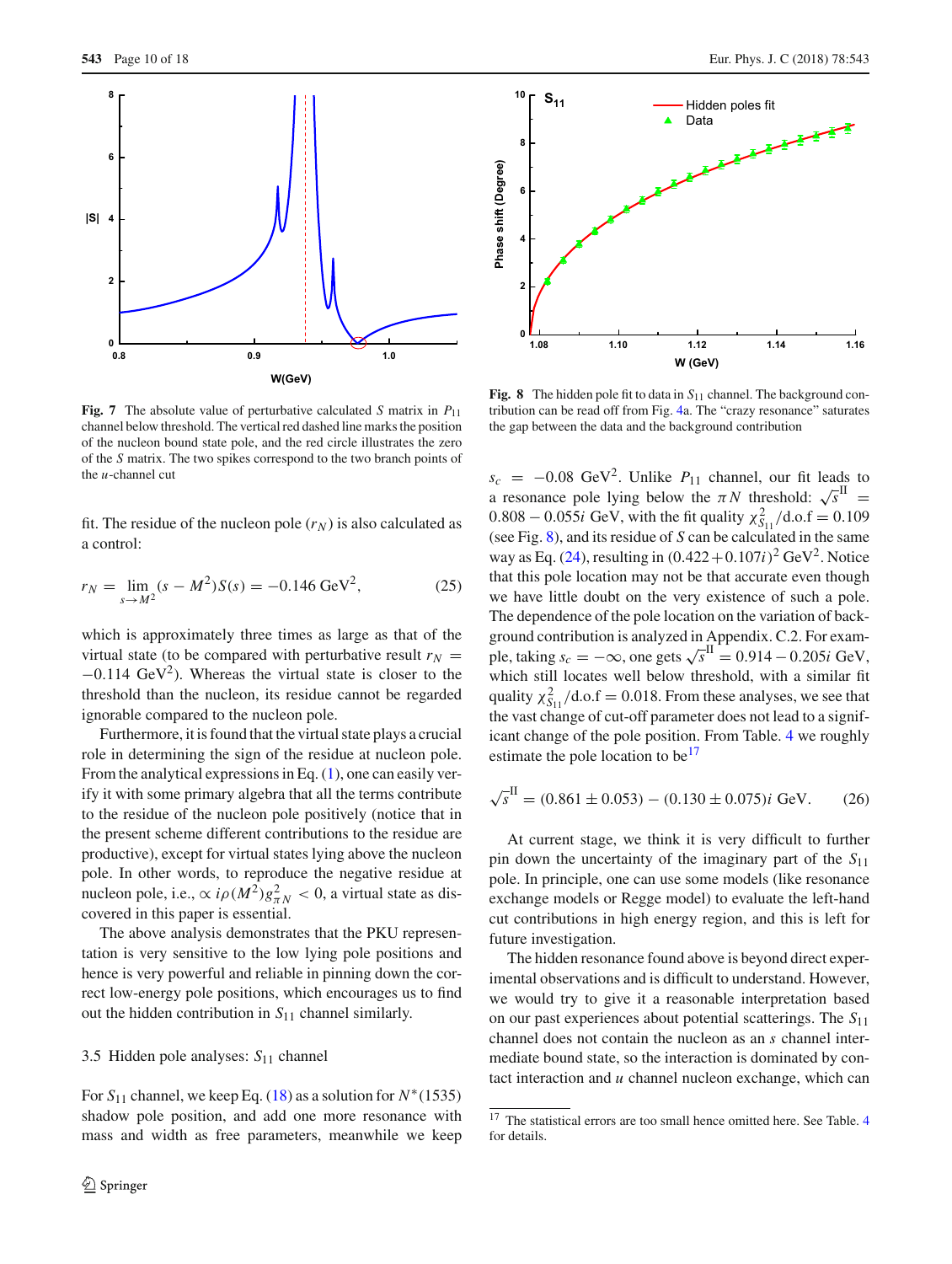

<span id="page-10-1"></span>**Fig. 9** The fit to the data with phase shift given by square well potential scatterings

be simulated as a potential. Typical potential scatterings can generate resonances below threshold; for example, we use the square-well potential as a toy model to show how this happens. The potential is

$$
U(r) = 2\mu V(r) = \begin{cases} -2\mu V_0 & (r \le L), \\ 0 & (r > L), \end{cases}
$$
 (27)

where  $\mu$  is the reduced mass of the pion and nucleon,  $r$  is the radial coordinate,  $V_0 > 0$  and  $L > 0$  are two parameters labeling the depth and range of the potential respectively. The textbook calculation of *S*- wave Schrödinger equation gives the phase shift, as a function of  $3$  – momentum  $k$  in centre of mass frame:

$$
\delta_{\rm sw}(k) = \arctan\left[\frac{k \tan k'L - k' \tan kL}{k' + k \tan (kL) \tan (k'L)}\right],\tag{28}
$$

with  $k' = (k^2 + 2\mu V_0)^{1/2}$ . The fit to the data in  $S_{11}$  channel (20 data points) results in  $L = 0.829$  fm and  $V_0 = 144$  MeV, with fit quality  $\chi_{sw}^2 / d.o.f = 0.740$ , see Fig. [9.](#page-10-1)

The poles are extracted via the equation  $1-i$  tan  $\delta_{sw}(k) =$ 0, the nearest one of which locates at  $k = -346i$  MeV as a deep virtual state, which in  $\sqrt{s}$  plane turns out to be a "crazy" resonance": <sup>[18](#page-10-2)</sup>

$$
\sqrt{s} = \sqrt{k^2 + m^2} + \sqrt{k^2 + M^2} \sim 0.872 - 0.316i \text{ GeV}.
$$
 (29)

Note that the deep virtual state suggested by the square well potential is already out of the non-relativistic energy region, but it still agrees with the result of PKU representation analyses (Eq. [26\)](#page-9-3) qualitatively. Even though the square



<span id="page-10-3"></span>**Fig. 10** The left-hand cut contributions in  $S_{11}$  channel up to  $O(p^2)$ and  $\mathcal{O}(p^3)$ . The cut-off parameters are determined by the *N*<sup>\*</sup>(1440) shadow pole location, and the values of the low energy constants are taken from Table. 1 (Fit II) in Ref. [\[9](#page-17-26)]

well potential calculation is only a toy model analysis, one expects that it may be helpful to reveal the correct physical picture that the "crazy resonance" is of potential scattering nature, generated from a not very strong but attractive potential. However, it should be warned that the hidden pole position in *S*<sup>11</sup> channel is inside the circular left-hand cut Re( $s$ )<sup>2</sup> + Im( $s$ )<sup>2</sup> = ( $M^2 - m^2$ )<sup>2</sup>, which, though only appears when the one loop contributions are under consideration, indicates that the one loop results may have critical impact on the hidden pole. One may even doubt that such a hidden pole is only a fake effect simulating the circular cut contribution, which are not presented at the moment. Nevertheless, as already discussed in Sect. [3.2,](#page-5-5) higher order calculations to the left-hand cut should not alter the qualitative picture presented here. This expectation is supported by the crucial calculation at  $O(p^3)$  level [\[38](#page-17-25)]. Briefly speaking, our  $O(p^3)$  preliminary result shows the hidden pole remains below threshold, since the left-hand cut contribution up to  $O(p^3)$  in *S*<sub>11</sub> channel differs little from  $O(p^2)$ , see Fig. [10.](#page-10-3)

#### <span id="page-10-0"></span>**4 Conclusions and outlook**

In this work, we apply PKU representation, which separates the phase shifts into terms corresponding to different poles and branch cuts, to analyse processes of  $\pi N$  elastic scatterings. The contribution of background term, i.e. left-hand cut contribution, is deduced from tree amplitude derived in manifestly covariant BChPT. It is found that the left-hand cut in each *S*- or *P*- wave channel contributes negatively to the phase shift, in agreement with conventional wisdom.

Having estimated the left and right-hand cut contributions, it is found, particularly in  $P_{11}$  and  $S_{11}$  channels, the total con-

<span id="page-10-2"></span><sup>&</sup>lt;sup>18</sup> The second pole given by square-well potential is at  $2.28 -$ 1.06*i* GeV, which is too far away from the expected  $N^*(1535)$  position.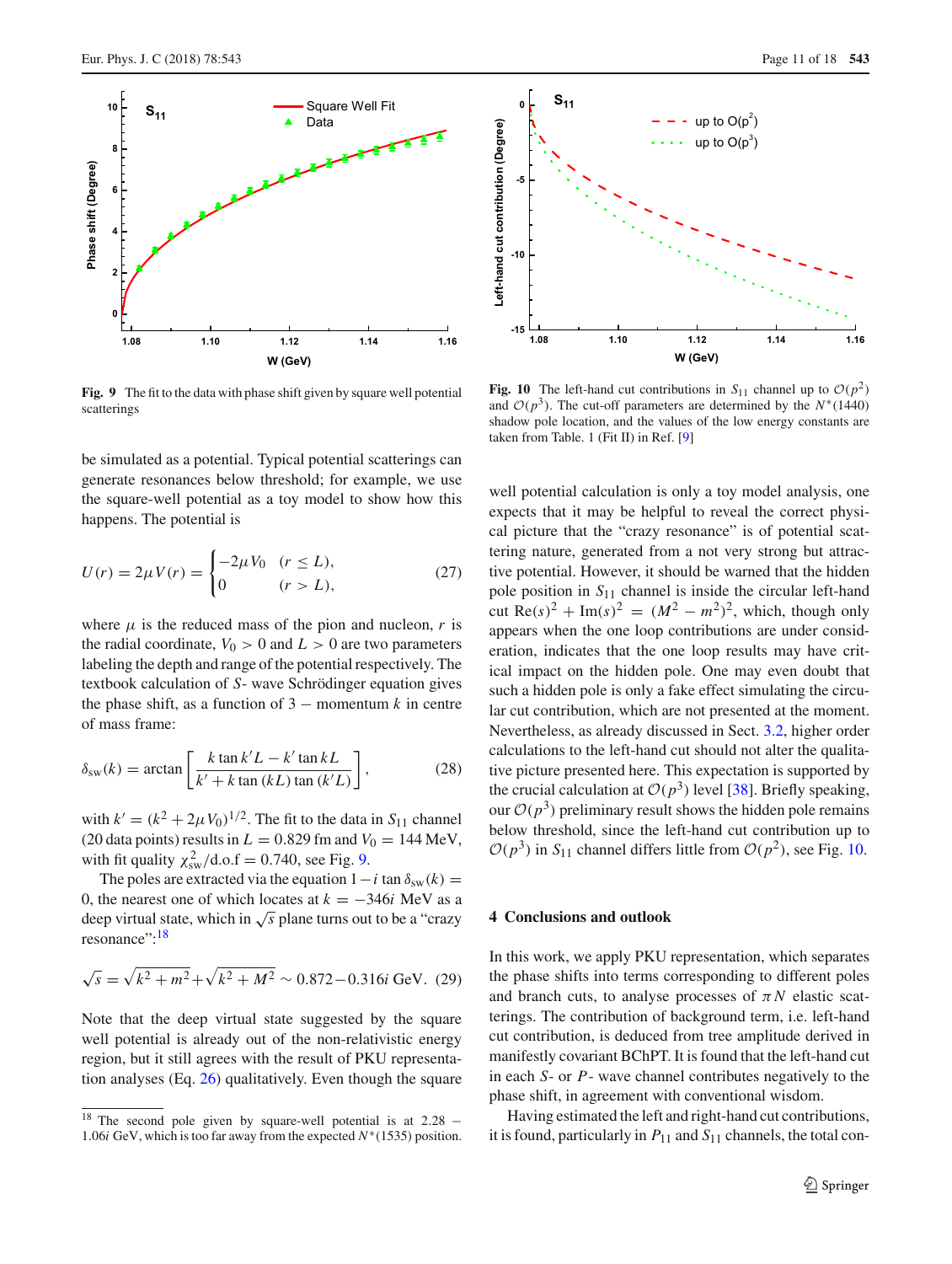tribution of the known poles and branch cuts are apparently insufficient to yield a satisfactory description of the experimental data. Thus certain significant positive contributions are required to compensate the discrepancies in those two channels.

In  $P_{11}$  wave, with the assistance of PKU representation, a kinematical near-threshold virtual state induced by the nucleon bound state pole is discovered, the location of which is found to be compatible with that calculated from perturbation theory. The discovery of that pole demonstrates the uncertainties from left-hand cut contributions extracted from the perturbation amplitudes is well under control in the framework of PKU representation. Further, the origin of such a virtual pole has not been discussed in the literature before.

Assuming that the *S*<sup>11</sup> channel includes an extra hidden pole, we determine its position on the second Riemann sheet by fitting to phase shift data. It is found that the *S*<sup>11</sup> channel may cache a pole lying well below the  $\pi N$  threshold, behaving as a so-called "crazy resonance". To reveal the existence of such a pole is completely novel.

There are still many follow-ups of this work to be done in future. For instance, the calculation of the left-hand cut integral could be extended to  $O(p^3)$  level, which is underway; methods based on crossing symmetry, e.g. Roskies relation or Roy-Steiner equations [\[6\]](#page-17-31), may be incorporated into to get a cross-check on the determination of pole location in *S*<sup>11</sup> channel. The physics related to such a novel resonance remains to be explored.

**Acknowledgements** We are grateful to one referee's useful suggestions and constructive remarks which are helpful in formulating the present version of this paper. This work is supported in part by National Nature Science Foundations of China (NSFC) under Contract Nos. 10925522, 11021092, by the Spanish Ministerio de Economía y Competitividad and the European Regional Development Fund, under contracts FIS2014-51948-C2-1-P, FIS2014-51948-C2-2-P, SEV-2014-0398 and by Generalitat Valenciana under contract PROME-TEOII/2014/0068. DLY acknowledges the hospitality of the ITP of CAS where part of this work was done.

**Open Access** This article is distributed under the terms of the Creative Commons Attribution 4.0 International License [\(http://creativecomm](http://creativecommons.org/licenses/by/4.0/) [ons.org/licenses/by/4.0/\)](http://creativecommons.org/licenses/by/4.0/), which permits unrestricted use, distribution, and reproduction in any medium, provided you give appropriate credit to the original author(s) and the source, provide a link to the Creative Commons license, and indicate if changes were made. Funded by SCOAP<sup>3</sup>.

#### **Appendices**

#### **A Tree-level** *A, B* **functions**

The expressions of the *A*, *B* functions can be found elsewhere, e.g., Refs. [\[8,](#page-17-32)[9\]](#page-17-26). For completeness, we show the results as follows. At  $\mathcal{O}(p^1)$  level

$$
A_1^{1/2} = \frac{g^2 M}{F^2},\tag{30}
$$

$$
B_1^{1/2} = \frac{1 - g^2}{2F^2} - \frac{3M^2g^2}{F^2(s - M^2)} - \frac{M^2g^2}{F^2} \frac{1}{u - M^2},\qquad(31)
$$

$$
A_1^{3/2} = \frac{g^2 M}{F^2},\tag{32}
$$

$$
B_1^{3/2} = -\frac{1 - g^2}{2F^2} + \frac{2M^2g^2}{F^2(u - M^2)}; \qquad (33)
$$

and for  $O(p^2)$ 

$$
A_2^{1/2} = -\frac{4c_1m^2}{F^2} + \frac{c_2(s-u)^2}{8M^2F^2} + \frac{c_3}{F^2}(2m^2 - t)
$$
  
 
$$
-\frac{c_4(s-u)}{F^2},
$$
 (34)

$$
B_2^{1/2} = \frac{4Mc_4}{F^2},\tag{35}
$$

$$
A_2^{3/2} = -\frac{4c_1m^2}{F^2} + \frac{c_2(s-u)^2}{8M^2F^2} + \frac{c_3}{F^2}(2m^2 - t) + \frac{c_4(s-u)}{2F^2},
$$
\n(36)

$$
B_2^{3/2} = -\frac{2Mc_4}{F^2},\tag{37}
$$

where the subscripts denote the chiral orders.

#### **B Partial wave helicity amplitudes**

In this section, we express the explicit expressions of  $\pi N$ partial wave amplitudes at tree level, which presents the lefthand cut structure clearly. To the best of our knowledge, these expressions have never been exhibited in previous literature. In what follows, we use the abbreviations:  $R_m = M^2 - m^2$ ,  $R_p = M^2 + m^2$ ,  $c_L = (M^2 - m^2)^2/M^2$  and  $c_R = M^2 + 2m^2$ . The kinematic factor  $\rho(s)$  is given by Eq. [\(4\)](#page-0-3).

## B.1  $O(p^1)$  amplitudes

The  $O(p<sup>1</sup>)$  partial wave helicity amplitudes are written as

<span id="page-11-0"></span>
$$
T_{++}^{I,J} = \mathfrak{A}^{I,J} + \mathfrak{B}^{I,J} I_C^J(s),\tag{38}
$$

<span id="page-11-1"></span>
$$
T_{+-}^{I,J} = \frac{1}{\sqrt{s}} (\mathfrak{C}^{I,J} + \mathfrak{D}^{I,J} I_S^J(s)),
$$
\n(39)

with definite isospin *I* and angular momentum *J* . In Eqs. [\(38\)](#page-11-0) and  $(39)$ , the  $I_{C,S}$  functions corresponding to the *u*-channel nucleon exchange are singled out from the partial wave helicity amplitudes with the coefficients  $\mathfrak{A}, \mathfrak{B}, \mathfrak{C}$  and  $\mathfrak{D}$ . The *I<sub>C, S</sub>* functions have the form of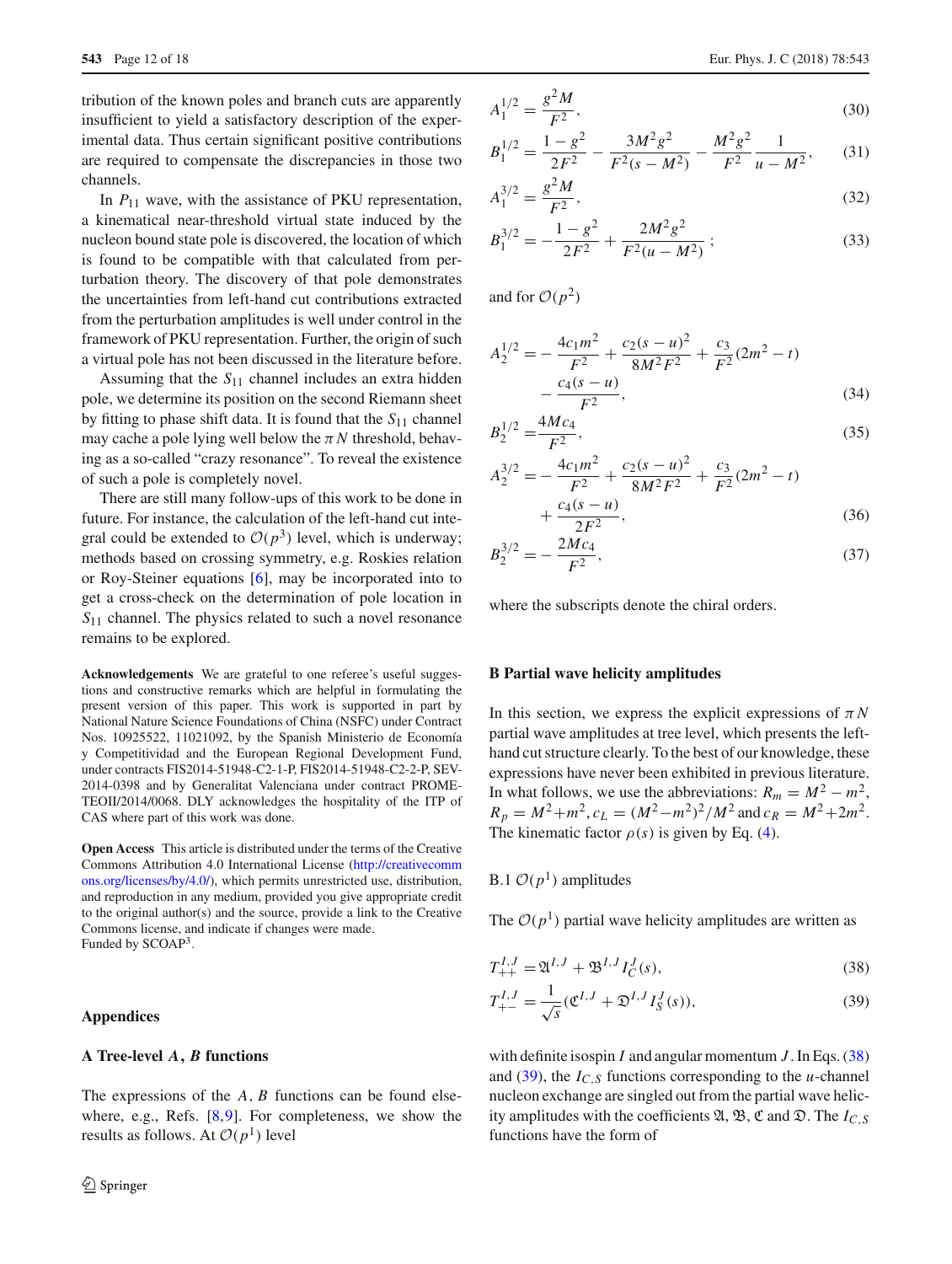$$
I_C^{1/2}(s) = \int_{-1}^1 \frac{1+z_s}{2(u-M^2)} dz_s
$$
  
=  $-\frac{2}{s^2 \rho^4} \Big[ \frac{M^2}{s} (s - c_L) \Big( \ln \frac{M^2}{s} + \ln \frac{s - c_L}{s - c_R} \Big) + s \rho^2 \Big],$  (40)

$$
I_S^{1/2}(s) = \int_{-1}^1 \frac{1 - z_s}{2(u - M^2)} dz_s
$$
  
= 
$$
\frac{2}{s^2 \rho^4} \Big[ (s - c_R) \Big( \ln \frac{M^2}{s} + \ln \frac{s - c_L}{s - c_R} \Big) + s \rho^2 \Big], \quad (41)
$$

for  $J = 1/2$  and

$$
I_C^{3/2}(s) = \int_{-1}^{1} \frac{(1+z_s)(3z_s - 1)}{4(u - M^2)} dz_s
$$
  
=  $\frac{1}{s^5 \rho^6} \Big\{ 2M^2 (s - c_L) [2s(s - m^2) - M^2 c_L - s c_R] \Big( \ln \frac{M^2}{s} + \ln \frac{s - c_L}{s - c_R} \Big) + s^2 \rho^2 (s^2 - 2m^2 s - 5M^2 c_L + 4M^2 s) \Big\},$  (42)  
 $I^{3/2}(s) = \int_{-1}^{1} \frac{(1-z_s)(3z_s + 1)}{4\pi} d\tau$ 

$$
I_{S}^{3/2}(s) = \int_{-1}^{\infty} \frac{(1 - 2s)(32s + 1)}{4(u - M^2)} dz_s
$$
  
=  $-\frac{1}{s^4 \rho^6} \Big{2(s - c_R)(s^2 + M^2 s - 2m^2 s - 2M^2 c_L) \Big( \ln \frac{M^2}{s} + \ln \frac{s - c_L}{s - c_R} \Big) + s\rho^2 \Big[ 4(s - c_R)s - 2sm^2 + s^2 - M^2 c_L \Big] \Big},$ (43)

for  $J = 3/2$ , where the Mandelstam variable *u* is given by

$$
u(s, z_s) = R_p - \frac{s^2 - R_m^2}{2s} - \frac{(s - s_L)(s - s_R)}{2s}z_s.
$$
 (44)

The expressions of  $\mathfrak{A}, \mathfrak{B}, \mathfrak{C}$  and  $\mathfrak{D}$  in Eqs. [\(38\)](#page-11-0) and [\(39\)](#page-11-1) are as follows.

• 
$$
I = 1/2, J = 1/2
$$
  
 $P = \frac{R}{2(2 - R)^2} = 2\pi^2 M^2$ 

$$
\mathfrak{A}^{1/2,1/2} = \frac{s - R_p}{32F^2\pi} - \frac{g^2(s^2 - R_ps - 2m^2M^2)}{32F^2\pi(s - M^2)},\tag{45}
$$

$$
\mathfrak{B}^{1/2,1/2} = -\frac{g^2 M^2 (s - R_p)}{32\pi F^2},\tag{46}
$$

$$
\mathfrak{C}^{1/2,1/2} = \frac{M(s - R_m)}{32F^2\pi} - \frac{Mg^2(sc_R - M^2R_m)}{32F^2\pi(s - M^2)},\tag{47}
$$

$$
\mathfrak{D}^{1/2,1/2} = -\frac{g^2 M^3 (s - R_m)}{32\pi F^2}.
$$
\n(48)

• 
$$
I = 3/2, J = 1/2
$$
  

$$
\mathfrak{A}^{3/2,1/2} = \frac{-(s - R_p) + g^2(s + 3M^2 - m^2)}{64F^2\pi}, \qquad (49)
$$

$$
\mathfrak{B}^{3/2,1/2} = \frac{g^2 M^2 (s - R_p)}{16\pi F^2},\tag{50}
$$

$$
\mathfrak{C}^{3/2,1/2} = \frac{M\big[-(s - R_m) + g^2(3s + R_m)\big]}{64\pi F^2},\tag{51}
$$

$$
\mathfrak{D}^{3/2,1/2} = \frac{g^2 M^3 (s - R_m)}{16\pi F^2}.
$$
\n(52)

• 
$$
I = 1/2, J = 3/2
$$

$$
\mathfrak{A}^{1/2,3/2} = 0,\tag{53}
$$

$$
\mathfrak{B}^{1/2,3/2} = -\frac{g^2 M^2 (s - R_p)}{32\pi F^2},\tag{54}
$$

$$
\mathfrak{C}^{1/2,3/2} = 0,\tag{55}
$$

$$
\mathfrak{D}^{1/2,3/2} = -\frac{g^2 M^3 (s - R_m)}{32\pi F^2}.
$$
\n(56)

• 
$$
I = 3/2, J = 3/2
$$

$$
\mathfrak{A}^{3/2,3/2} = 0,\tag{57}
$$

$$
\mathfrak{B}^{3/2,3/2} = \frac{g^2 M^2 (s - R_p)}{16\pi F^2},\tag{58}
$$

$$
\mathfrak{C}^{3/2,3/2} = 0,\tag{59}
$$

$$
\mathfrak{D}^{3/2,3/2} = \frac{g^2 M^3 (s - R_m)}{16\pi F^2}.
$$
\n(60)

## B.2  $\mathcal{O}(p^2)$  amplitudes

The helicity amplitudes of  $O(p^2)$  with  $J = 1/2$  are

$$
T_{++}^{I=1/2,J=1/2}
$$
  
= 
$$
\frac{c_2 I_{C2}^{1/2} - 8M^2 \{4c_1m^2 - c_3I_{C_I}^{1/2} + c_4[I_{C_1}^{1/2} - 2(s - R_p)]\}}{128\pi M F^2}
$$
, (61)

 $T^{I=1/2,J=1/2}_{+-}$ 

$$
=\frac{32c_4M^4(s-R_m)+(s+R_m)\left[c_2I_{S2}^{1/2}+8M^2(c_3I_{S1}^{1/2}-c_4I_{S1}^{1/2}-4c_1m^2)\right]}{256\pi M^2F^2\sqrt{s}},\tag{62}
$$

$$
T_{++}^{I=3/2,J=1/2}\,
$$

$$
=\frac{c_2I_{C2}^{1/2}+4M^2\{-8c_1m^2+2c_3I_{C1}^{1/2}+c_4[I_{C1}^{1/2}-2(s-R_p)]\}}{128\pi M F^2},\qquad(63)
$$

$$
T_{+-}^{I=3/2,J=1/2}
$$
  
= 
$$
\frac{-16c_4M^4(s - R_m) + (s + R_m)[c_2I_{S2}^{1/2} + 4M^2(2c_3I_{S1}^{1/2} + c_4I_{S1}^{1/2} - 8c_1m^2)]}{256\pi M^2F^2\sqrt{s}}
$$
 (64)

where the  $I_{\cdots}^{1/2}$  are some partial-wave integrals, specifically,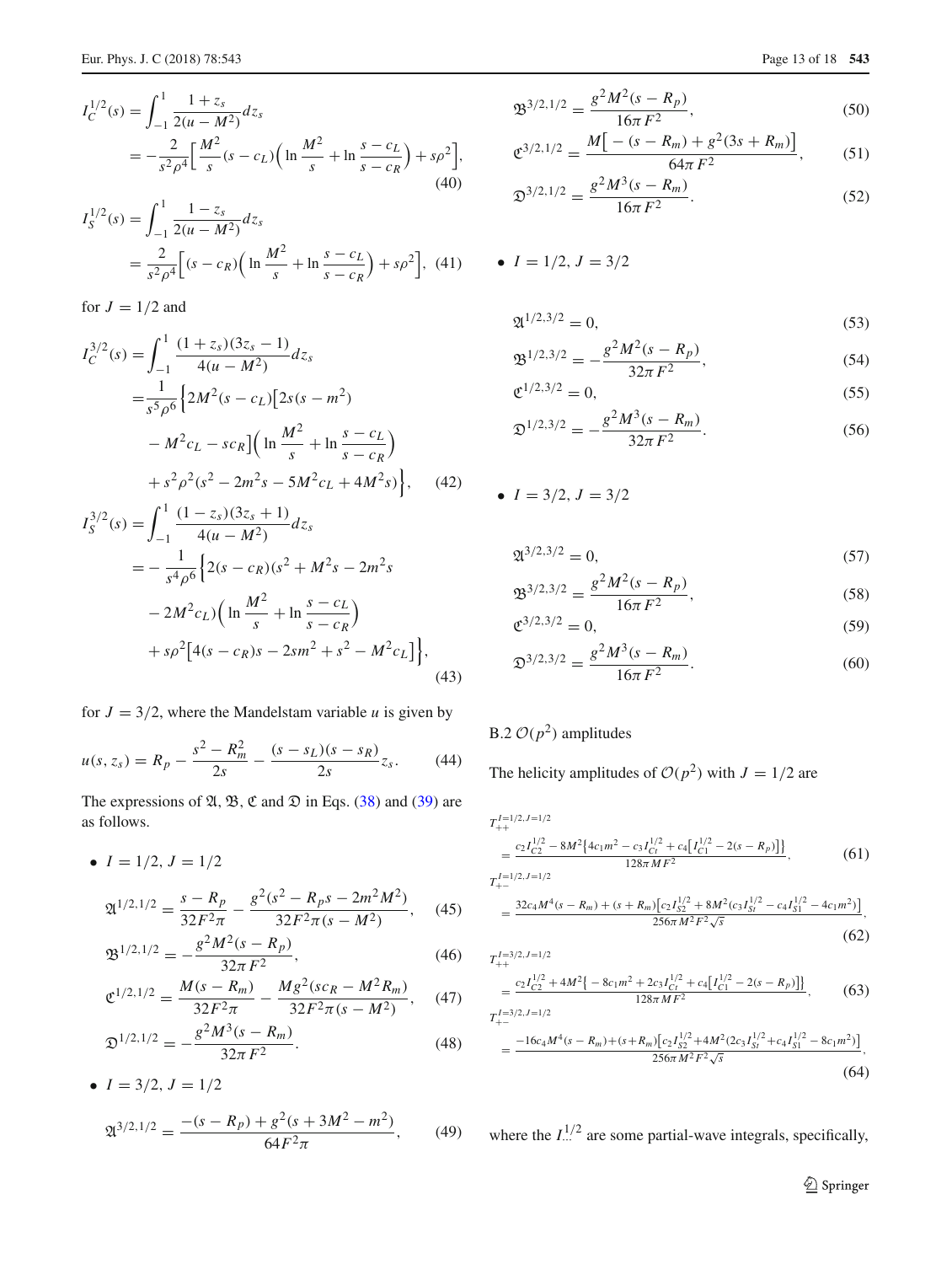$$
I_{C1}^{1/2} = \int_{-1}^{1} \frac{z_s + 1}{2} [s - u(s, z_s)] = -\frac{R_m^2}{3s} - \frac{4}{3} R_p + \frac{5}{3} s,
$$
  
\n(65)  
\n
$$
I_{C2}^{1/2} = \int_{-1}^{1} \frac{z_s + 1}{2} [s - u(s, z_s)]^2 = \frac{R_m^4}{6s^2} + \frac{2R_m^2 R_p}{3s} + (m^4 + 6m^2M^2 + M^4) - \frac{14}{3} R_p s + \frac{17s^2}{6},
$$
  
\n(66)  
\n
$$
I_{Ct}^{1/2} = \int_{-1}^{1} \frac{z_s + 1}{2} [2m^2 - t(s, z_s)] = \frac{R_m^2}{3s}
$$

and

 $^{+}$ 2

 $\frac{2}{3}(2m^2 - M^2) + \frac{s}{3}$ 

$$
I_{S1}^{1/2} = \int_{-1}^{1} \frac{z_s - 1}{2} \left[ s - u(s, z_s) \right] = -\frac{2R_m^2}{3s} - \frac{2}{3}R_p + \frac{4}{3}s,\tag{68}
$$

3

$$
I_{S2}^{1/2} = \int_{-1}^{1} \frac{z_s - 1}{2} \left[ s - u(s, z_s) \right]^2 = \frac{R_m^4}{2s^2} + \frac{2R_m^2 R_p}{3s}
$$

$$
- \frac{3m^4 - 14m^2 M^2 + 3M^4}{3} - 2R_p s + \frac{11s^2}{6}, \quad (69)
$$

$$
I_{St}^{1/2} = \int_{-1}^{1} \frac{z_s - 1}{2} \left[ 2m^2 - t(s, z_s) \right] = \frac{2R_m^2}{3s}
$$

$$
+ \frac{2}{3} (m^2 - 2M^2) + \frac{2s}{3}, \quad (70)
$$

with

$$
t(s, z_s) = 2m^2 - \frac{s^2 - R_m^2}{2s} - \frac{(s - s_L)(s - s_R)}{2s}z_s.
$$
 (71)

For the case of  $J = 3/2$ ,

$$
T_{++}^{I=1/2, J=3/2} = \frac{c_2 I_{C2}^{3/2} + 8M^2(c_3 I_{C1}^{3/2} - c_4 I_{C1}^{3/2})}{128\pi M F^2},
$$
(72)  

$$
T_{+-}^{I=1/2, J=3/2} = \frac{(s + R_m) [c_2 I_{S2}^{3/2} + 8M^2(c_3 I_{S1}^{3/2} - c_4 I_{S1}^{3/2})]}{256\pi M^2 F^2 \sqrt{s}},
$$
(73)

$$
T_{++}^{I=3/2,J=3/2} = \frac{c_2 I_{C2}^{3/2} + 4M^2 (2c_3 I_{C1}^{3/2} + c_4 I_{C1}^{3/2})}{128\pi M F^2},\tag{74}
$$

$$
T_{+-}^{I=3/2,J=3/2} = \frac{(s+R_m)\left[c_2 I_{S2}^{3/2} + 4M^2 (2c_3 I_{St}^{3/2} + c_4 I_{S1}^{3/2})\right]}{256\pi M^2 F^2 \sqrt{s}},\tag{75}
$$

with

$$
I_{C1}^{3/2} = \int_{-1}^{1} \frac{(z_s + 1)(3z_s - 1)}{4} [s - u(s, z_s)]
$$
  
= 
$$
\frac{-2m^2(s + M^2) + m^4 + (s - M^2)^2}{6s},
$$
(76)

$$
I_{C2}^{3/2} = \int_{-1}^{1} \frac{(z_s + 1)(3z_s - 1)}{4} [s - u(s, z_s)]^2
$$
  
= 
$$
\frac{2(s - s_L)(s - s_R)(4s^2 - 3R_ps - R_m^2)}{15s^2},
$$
(77)

$$
I_{Ct}^{3/2} = \int_{-1}^{1} \frac{(z_s + 1)(3z_s - 1)}{4} [2m^2 - t(s, z_s)]
$$
  
= 
$$
-\frac{-2m^2(s + M^2) + m^4 + R_m^2}{6s},
$$
(78)

and

 $(67)$ 

$$
I_{S1}^{3/2} = \int_{-1}^{1} \frac{(z_s - 1)(3z_s + 1)}{4} [s - u(s, z_s)]
$$
  
= 
$$
\frac{-2m^2(s + M^2) + m^4 + (s - M^2)^2}{6s},
$$
(79)

$$
I_{S2}^{3/2} = \int_{-1}^{1} \frac{(z_s - 1)(3z_s + 1)}{4} [s - u(s, z_s)]^2
$$
  
= 
$$
\frac{(s - s_L)(s - s_R)(7s^2 - 4R_ps - 3R_m^2)}{15s^2},
$$
 (80)

$$
I_{St}^{3/2} = \int_{-1}^{1} \frac{(z_s - 1)(3z_s + 1)}{4} [2m^2 - t(s, z_s)]
$$
  
= 
$$
-\frac{-2m^2(s + M^2) + m^4 + (s - M^2)^2}{6s}.
$$
 (81)

## **C Examinations on the uncertainties of left-hand cut integrals**

## C.1 Varying low energy constants

In this section we show that the variation of  $O(p^2)$  low energy constants  $c_i$  in Eq. [\(7\)](#page-1-6) has little impact on the results of PKU representation analyses. Three sets of *ci* values are employed: set 1 is the result of *K*-matrix fit to the phase shift data in this paper, see Sect. [3;](#page-3-0) set 2 is from the *K*-matrix fit to the phase shift data at  $O(p^3)$  level, see Table. 1 (Fit II) in Ref. [\[9\]](#page-17-26); set 3 is the values that are given by the fit to the subthreshold parameters from Roy-Stainer analyses at  $O(p^2)$  level, see Table. 1 in Ref. [\[34](#page-17-33)]. From Fig. [11](#page-14-0) it is clear that the lefthand cut contributions of different *ci* values are quite close to each other, hence the main results of this paper are irrelevant to different *ci* determinations.

#### C.2 Changing integration cut-off *sc*

In what follows we investigate the effect of the variations of the cut-off  $s_c$  in Eq. [\(17\)](#page-2-2):  $s_c$  ranges from  $-0.08$  GeV<sup>2</sup> to  $-\infty$ , see Fig. [12.](#page-15-1) It is found that the cut-off parameter is actually of some numerical importance, but the qualitative picture never changes. Besides, the missing contributions in *S*<sup>11</sup> and *P*<sup>11</sup> channels can never be blotted out by changing *sc*.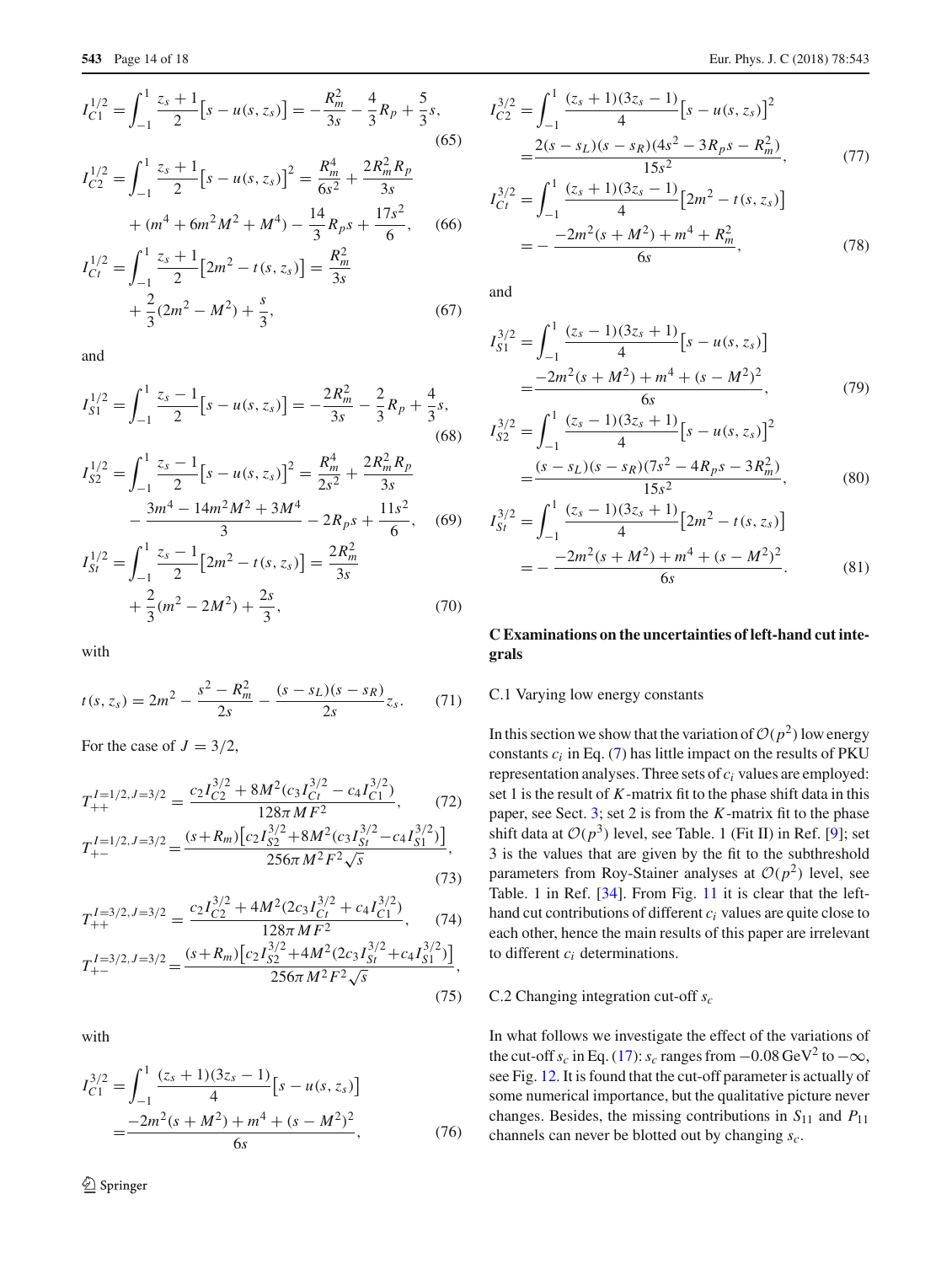

<span id="page-14-0"></span>**Fig. 11** Left-hand cut contributions with different values of low energy constants *ci*

In *S*<sup>11</sup> channel, it is found that the extra pole stays below threshold when  $s_c$  changes, see Table. [4.](#page-15-0)

On the other hand, the residue at the hidden pole is also non-negligible compared to that of *N*∗(1535), see Table. [5.](#page-15-2)

Finally, one may wonder what happens if a narrower interval of the left-hand cut integral, i.e.  $s_c > -0.08 \text{ GeV}^2$ , is chosen. Actually, using  $s_c = 0.32 \,\text{GeV}^2$  determined by  $\Delta(1232)$ pole location, one obtains rather small left-hand cut contributions and subsequently very poor fit in each channel, such that in  $S_{31}$ ,  $P_{31}$ ,  $P_{13}$  and  $P_{33}$  channels significant negative phase shift contributions are needed to match the data. This is ridiculous since the only source of negative contribution (except those coming from left-hand cut) is the bound state contribution, and bound states are physical and should be observed in nature. The conclusion is that one needs negative phase shift contribution from the left-hand cut integral beyond perturbation region. To say the least, even though choosing  $s_c = 0.32 \text{ GeV}^2$ , the existence of those extra states are still for sure, since for all possible  $s_c$  values the left-hand cut can never give a significant positive contribution to match the data.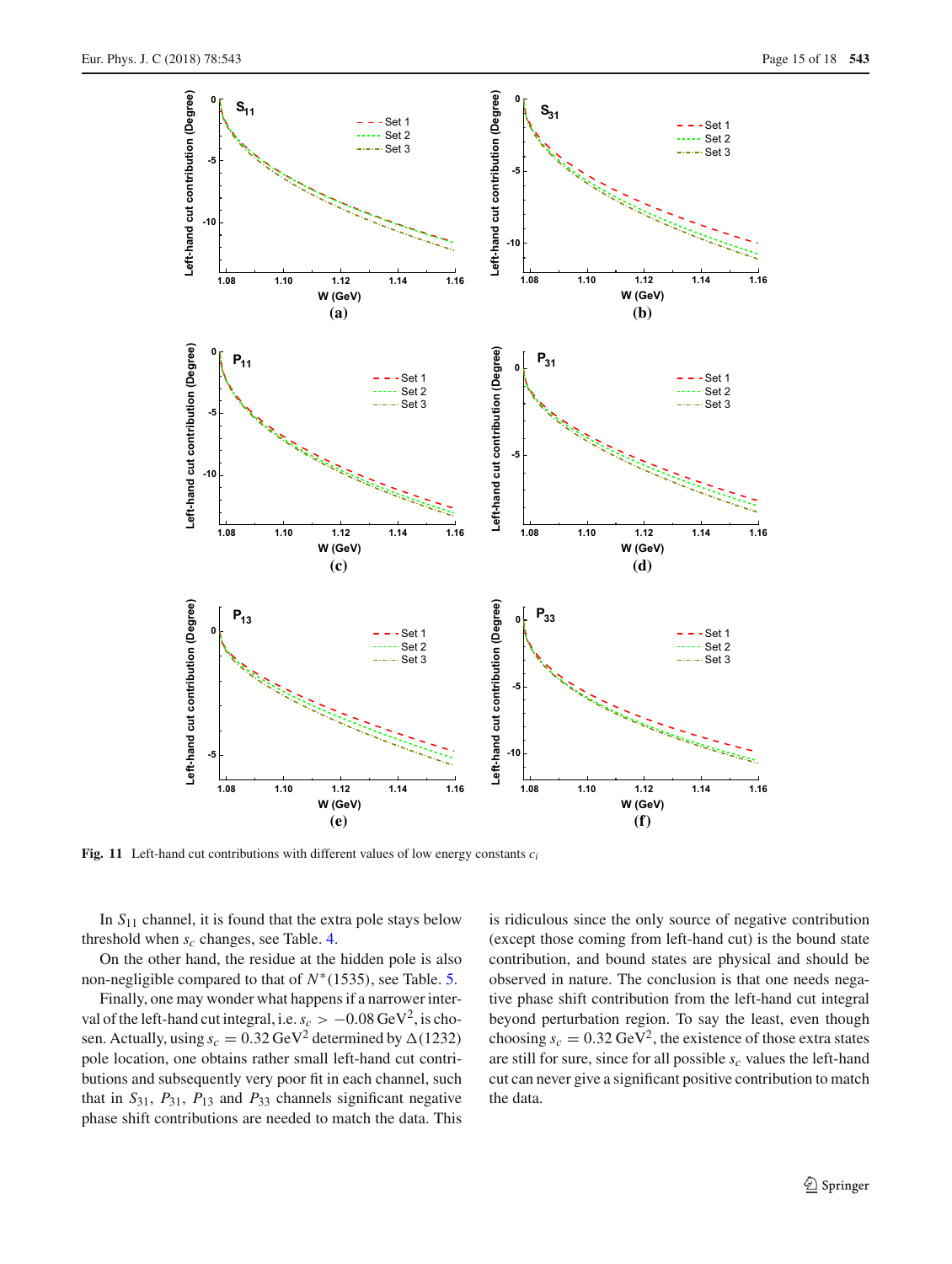

<span id="page-15-1"></span>**Fig. 12** Left-hand cut contributions given by PKU representation under different cut-off values

|  |  |  |  |  |  | <b>Table 4</b> The $S_{11}$ hidden pole fit with different choices of $s_c$ |  |  |  |
|--|--|--|--|--|--|-----------------------------------------------------------------------------|--|--|--|
|--|--|--|--|--|--|-----------------------------------------------------------------------------|--|--|--|

<span id="page-15-2"></span>**Table 5** The residues of the  $S_{11}$  hidden resonance and  $N*(1535)$ Shadow pole (in units of  $GeV^2$ )

<span id="page-15-0"></span>

| $s_c$ (GeV <sup>2</sup> ) | Pole position<br>(GeV) | Fit quality<br>$\chi^2$ /d.o.f | Statistical error<br>(MeV) | Shadow pole (in units of $UeV^2$ ) |                                |                                       |  |
|---------------------------|------------------------|--------------------------------|----------------------------|------------------------------------|--------------------------------|---------------------------------------|--|
|                           |                        |                                |                            | $S_{\mathcal{C}}$                  | Residue of the<br>hidden state | Residue of $N^*(1535)$<br>shadow pole |  |
| $-0.08$                   | $0.808 - 0.055i$       | 0.109                          | $8.2 - 18.5i$              |                                    |                                |                                       |  |
| $-1.00$                   | $0.822 - 0.139i$       | 0.076                          | $0.1 - 14.8i$              | $-0.08$                            | $(0.422+0.107i)^2$             | $(0.229 + 0.029i)^2$                  |  |
| $-9.00$                   | $0.883 - 0.195i$       | 0.034                          | $0.7 - 10.1i$              | $-1.00$                            | $(0.449+0.124i)^2$             | $(0.228 + 0.038i)^2$                  |  |
| $\infty$                  | $0.914 - 0.205i$       | 0.018                          | $2.1 - 8.1i$               | $-9.00$                            | $(0.460 + 0.173i)^2$           | $(0.223 + 0.059i)^2$                  |  |
|                           |                        |                                |                            | $-\infty$                          | $(0.456 + 0.199i)^2$           | $(0.218 + 0.074i)^2$                  |  |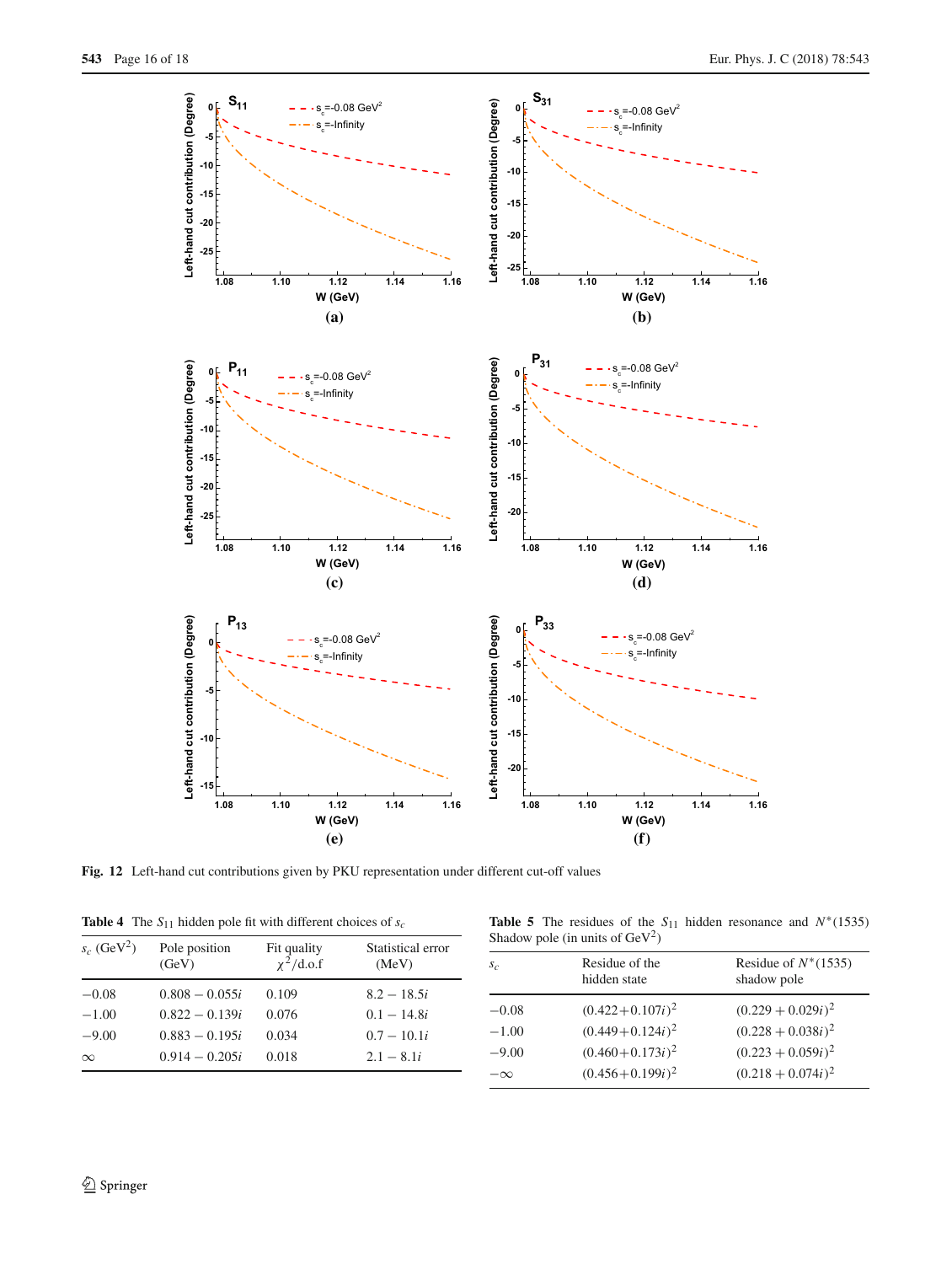

<span id="page-16-0"></span>**Fig. 13** Comparison of PKU representation analyses between  $O(p^1)$  and  $O(p^2)$ 

C.3 Truncating chiral orders:  $\mathcal{O}(p^1)$  versus  $\mathcal{O}(p^2)$ 

The phase shifts from both  $O(p^1)$  and  $O(p^2)$  chiral amplitudes are plotted in Fig. [13,](#page-16-0) where the cut-off parameter of the background integral is taken as  $-0.08 \text{ GeV}^2$ . We present the different estimation of the phase shifts here, for the purpose of comparing the perturbative calculations at different orders. It can be seen that the difference of phase shift results between  $O(p<sup>1</sup>)$  and  $O(p<sup>2</sup>)$  are only at the order of a few degrees, and at  $O(p<sup>1</sup>)$  the *S*<sub>11</sub> and *P*<sub>11</sub> channels also contain significant disagreements between the known poles plus cut and the data. In general, the qualitative conclusions remain unchanged when the chiral order changes.

## **D** Checking the *S* matrix zero in  $P_{11}$  channel with sub**threshold expansion**

Here we use the subthreshold parameters given in Ref. [\[13\]](#page-17-3) to search for the near-threshold *S* matrix zero in *P*<sup>11</sup> channel, for the sake of comparison to the perturbation result in Fig. [7.](#page-9-0) We take the  $A$ ,  $B$  functions in the form of Eq.  $(3.32)$ , Eq.  $(3.33)$ and Eq. (3.34), and the values of the constants in Table. 4 (the